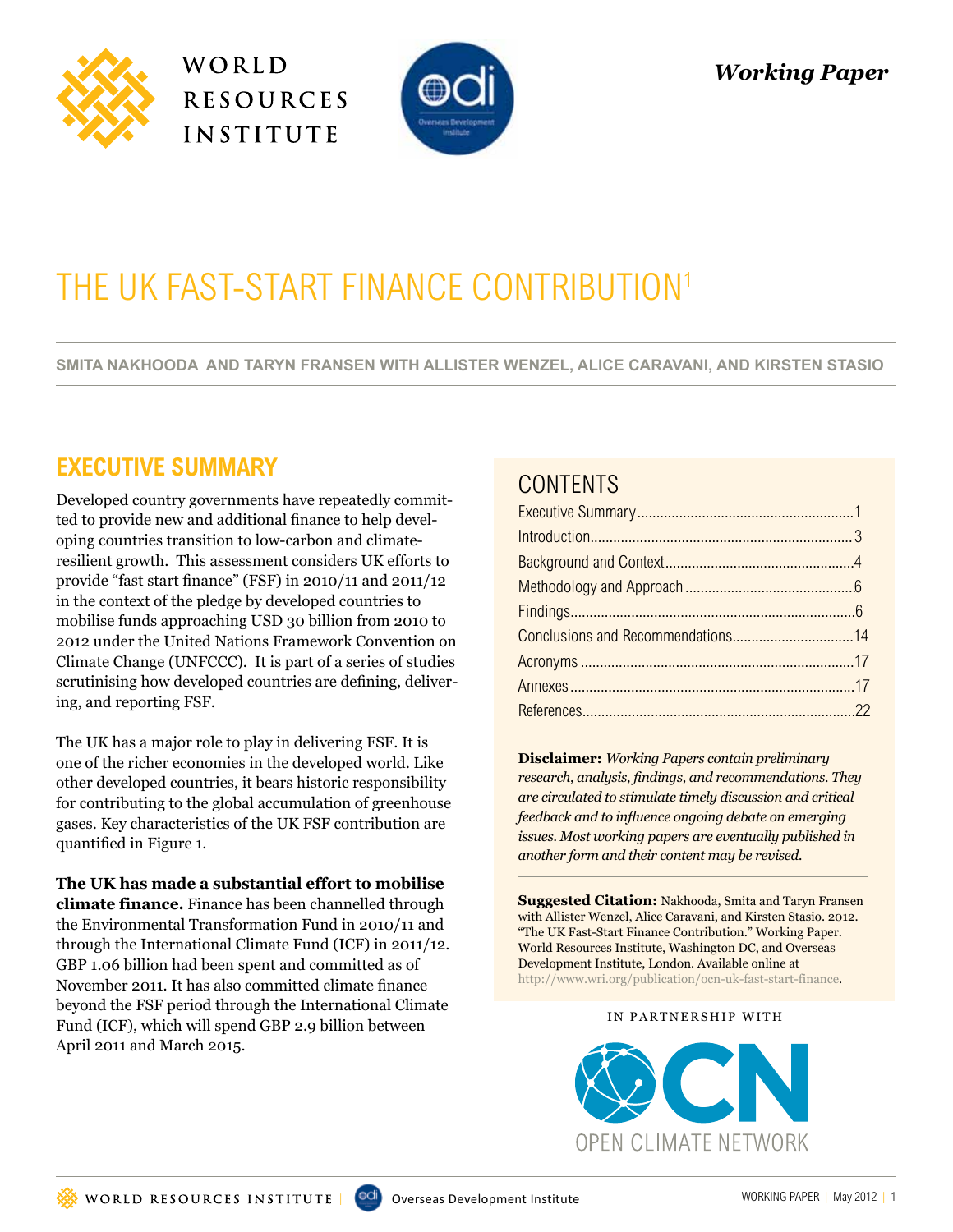#### Figure 1 | **Overview of UK Fast-Start Finance**

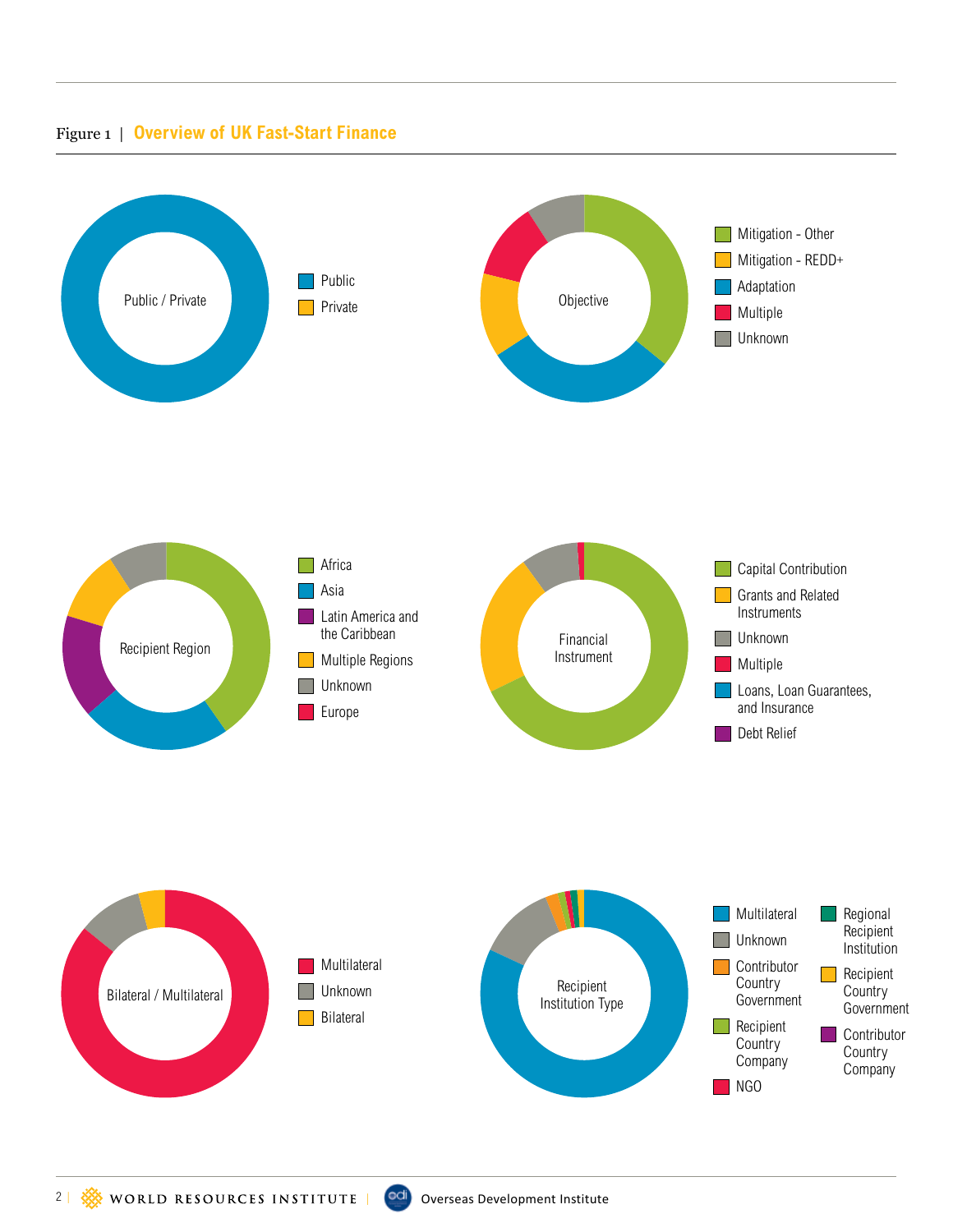**The majority of UK finance is spent by multilateral institutions, in the form of capital contributions.** UK contributions of GBP 715 million to the Climate Investment Funds (CIFs) administered by the World Bank in partnership with Regional Development Banks constitute the largest share of its FSF.

**The UK does not count private finance toward its FSF contribution, but it does count non-grant instruments as well as development assistance.** The majority of the projects supported do seem to have climate change as a principal objective.

**While the FSF contribution reflects some new effort to address climate change, it is unclear that the contribution as a whole can be considered "new and additional."** Since the start of the FSF period, the UK has substantially increased international finance that explicitly targets climate change. The UK is also counting as FSF projects and programmes that it was funding – and that were likely delivering climate benefits – prior to the FSF period. Much of the funding counted was pledged prior to the FSF period, notably the contributions to the CIFs and Congo Basin Forest Fund. Climate finance appears to be increasing at a significantly faster rate than development assistance.

**The UK is relatively transparent about its FSF spend, but more can be done.** The UK discloses a list of projects and programmes to which FSF has been directed to interested stakeholders, and to the European Commission (EC) on an annual basis. The UK's adoption of new transparency standards for its administrative processes is substantially strengthening its performance in this regard. Specifically, it participates in the International Aid Transparency Initiative (IATI) for its official development assistance (ODA) spending. In this context, government departments are now required to disclose the business case for all projects that receive public support. A business case presents the key components and purpose of the programme, and how it contributes to the achievement of relevant government UK strategic objectives. This includes relatively comprehensive information on the institutions receiving funding and implementing projects.

**There is a need to improve access to information in practice.** The commitment to disclose business cases was made in January 2011 and has not been applied retroactively. In practice, few business cases have yet been made available. We do note some discrepancies between

aggregate and project-level reporting, although we recognise that the project list is a snapshot at a given moment in time of the collection of FSF recipients. As new systems to improve reporting and disclosure on the status of programmes funded by the UK government are implemented, we should expect to see higher levels of transparency realised in practice.

We recommend that the UK:

- Disclose underpinning project-level spending information alongside aggregate reporting
- Ensure that project lists consistently specify the re-**The Second** cipient institution for finance to reduce discrepancies and enhance transparency
- Work in cooperation with other donors and multilatп eral institutions to strengthen and harmonise reporting on climate finance, particularly with regards to the status of disbursement
- Ensure that business cases for approved projects are publicly disclosed in a timely manner by all ICF implementing departments

# **Introduction**

In the midst of widespread cuts on government spending, the British government has committed to meet its international goal of increasing official development assistance to 0.7% of gross national income (GNI), and to scale up its support to developing countries' efforts to respond to climate change. This commitment is made in the context of developed countries' pledges under the UNFCCC to provide "fast-start" finance "approaching USD 30 billion for the period 2010 – 2012." These pledges were first articulated in the Copenhagen Accord of 2009, and reiterated in the Cancun Agreements of 2010 (see Box 1). The UK has made commitments to continue to provide climate finance beyond 2012, the end of the FSF period, through the ICF.

This study considers the scope and distribution of the UK's climate change finance in a global context. There are divergent views on what "counts" toward international climate finance in general, and FSF in particular. Contributor countries have also taken different approaches to delivering and reporting on their climate finance spending. This has impeded an informed discussion of the adequacy of efforts in this regard. This assessment is one in a series of Open Climate Network (OCN) studies, developed in collaboration with the Overseas Development Institute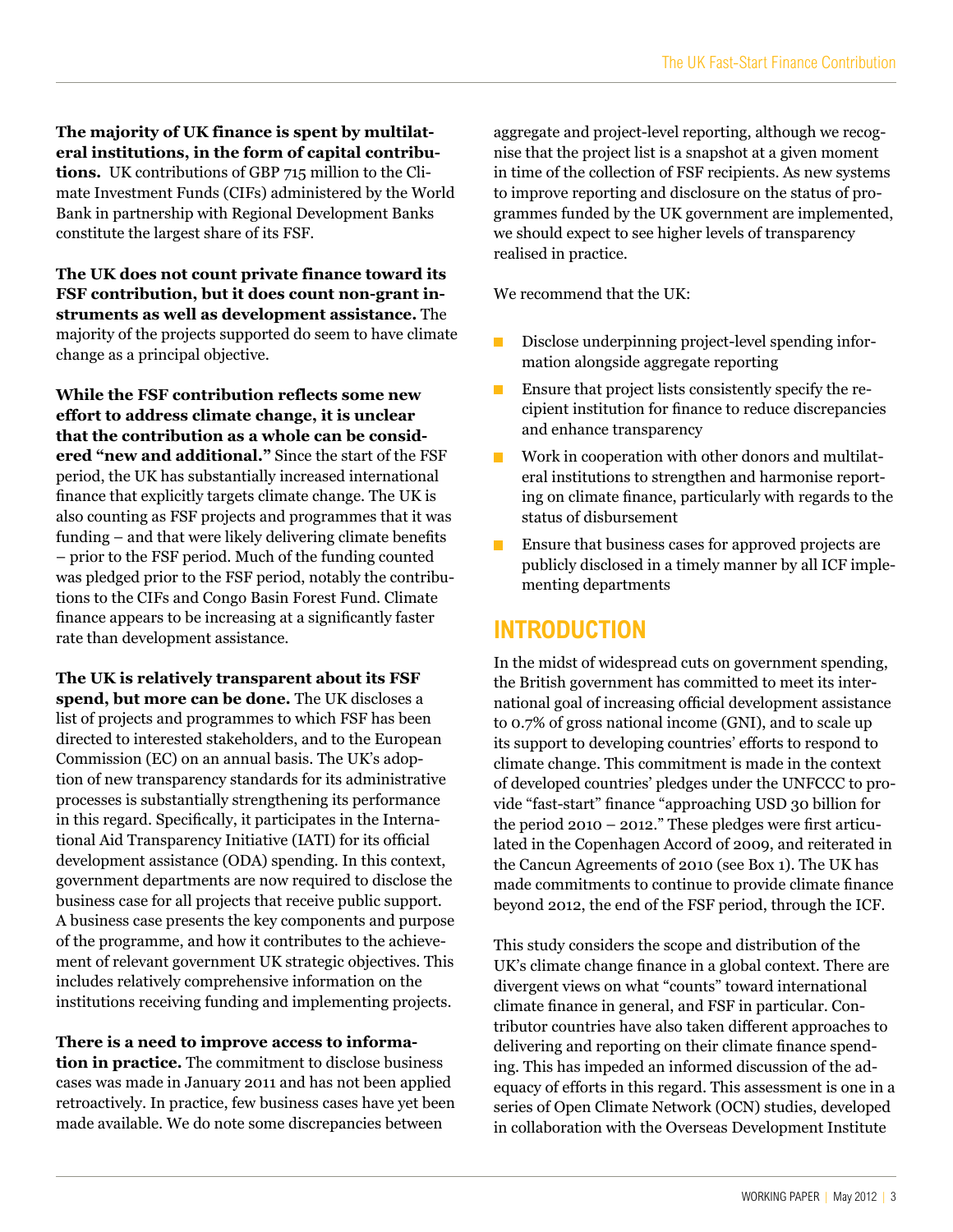#### Box 1 | **Fast-Start Finance in the 2009 Copenhagen Accord**

The collective commitment by developed countries is to provide new and additional resources, including forestry and investments through international institutions, approaching USD 30 billion for the period 2010 – 2012 with balanced allocation between adaptation and mitigation. Funding for adaptation will be prioritised for the most vulnerable developing countries, such as the least developed countries, small island developing States and Africa.

Source: UNFCCC. Decision 1/CP.16 Paragraph 8.

(ODI), that aims to shed light on how developed countries are defining, delivering, and reporting FSF.

The objectives of the assessments are to:

- **Clarify what major contributor countries have** counted as FSF
- $\blacksquare$  Quantify FSF, by contributor country, in terms of the institutions through which it flows, the financial instruments it comprises, and the ends – particularly the objectives and recipients– it serves
- $\blacksquare$  Identify best practices and areas for improvement in reporting on FSF

The assessments do not aim to provide full third-party verification of FSF reports, evaluate on-the-ground impacts or effectiveness of FSF, or take positions on specific political issues related to FSF.

# **Background and Context**

Since 1992, developed countries have pledged to help developing countries meet their climate mitigation and adaptation needs (see Box 2), most recently committing to provide finance approaching USD 30 billion in "fast-start" funds for the years 2010-2012 and USD 100 billion annually by 2020. Parties to the UNFCCC have recognised the need to provide the timely transfer of sustainable, predictable, and adequate international climate finance to developing countries to help ensure that these countries – particularly the poorest and most vulnerable – have the resources necessary to adapt and cope with the effects of climate change and to transition onto a low-carbon development pathway.

# **Why focus on public, bilateral climate finance?**

While private finance, as well as domestic finance from developing country governments, will undoubtedly play a significant role in meeting developing countries' climate needs,<sup>2</sup> public finance mobilised by contributor countries plays a unique role, and merits special scrutiny for three main reasons. First, developed countries have pledged climate finance in the context of complex and often contentious international negotiations in which countries have not yet achieved the necessary levels of trust and ambition to formulate a successful, collective response to climate change. Delivery on these pledges therefore carries significant implications for the level of trust countries place in the UNFCCC process – and each other – to achieve fair and effective outcomes. Second, whereas private-sector finance responds primarily to existing and anticipated market conditions, public finance can in some circumstances help shape those conditions by leveraging private finance to magnify investments in climate goals. Finally, while efforts are underway to engage the private sector in adaptation,3 private climate finance to date has tended to support mitigation objectives. Adaptation efforts are highly dependent on public funding.4 At the same time, those countries most vulnerable to severe impacts and disruptions from climate change typically also have the most limited domestic resources to address climate change, and thus have the greatest need for international support.

#### **The politics of climate finance**

This paper reviews the scale, objectives, and modalities of climate finance with reference to many of the issues that have been debated under the UNFCCC. Developed and developing countries have different views about *channelling institutions*, with developing countries generally expressing a preference for their own institutions to have direct access to climate finance (Ballesteros et al. 2010). There is also a growing emphasis on the need to build capacity within countries to address climate change and manage climate finance, with some stakeholders expressing the view that this requires increasing reliance on developingcountry-based institutions. Developed countries, on the other hand, have tended to prefer working through their own development institutions and international organisations, which generally give contributor countries greater voice. *Financial instruments* have also been a source of debate: many developing countries and non-governmental organisations (NGOs) hold that climate finance – especially adaptation finance – should be delivered primarily in the form of grants to avoid burdening developing coun-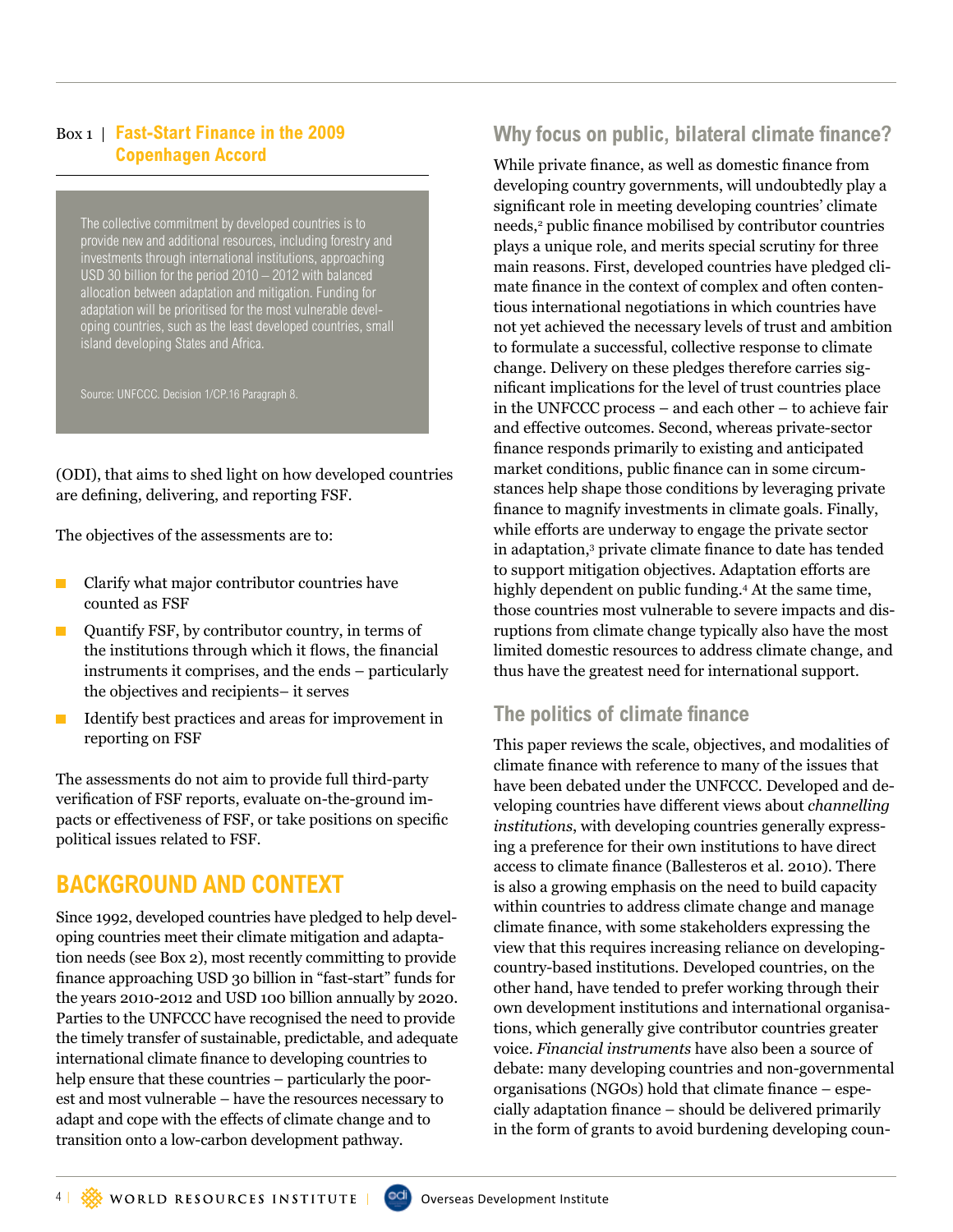#### Box 2 | **What are the Finance Needs, and Are They Being Met?**

Estimates of the level of funding required to meet developing countries' climate change needs vary widely. For adaptation, the U.N.'s 2007/2008 Human Development Report estimates that additional adaptation finance needs will amount to USD 86 billion annually by 2015. The UNFCCC puts the price tag at USD 28-67 billion per year by 2030, while a 2010 World Bank study estimates it at USD 70-100 billion per year between 2010 and 2050. For mitigation, estimates from the World Bank, the Climate Group, and the UNFCCC range from USD 100-170 billion per year by 2030; the International Energy Agency has also published estimates out to 2050.

While developed countries' 2010 FSF reports indicated they had collectively generated USD 10 billion of the USD 30 billion FSF pledge, some developing countries have said that as little as USD 2.4 billion has actually been made available. These disparate figures demonstrate a number of issues that can impact the perceived amount of finance that is flowing, from unharmonised reporting practices, to differing definitions of climate finance, to administrative or procedural delays in disbursement.

World Bank 2010b, Buchner et al. 2011, BNEF and UNEP 2011, WRI 2011, IEA 2008.

tries with additional debt. However, capital contributions, and guarantees are often seen as appropriate instruments by other stakeholders including some developed country governments. The issue of how to mobilise climate finance at scale from new *sources* – other than contributions from national budgets — has been a topic of significant interest, and was the focus of the High Level Advisory Group on Climate Finance convened after the Copenhagen Conference of the Parties (COP) by the United Nations Secretary General.<sup>5</sup> We therefore consider the sources of the finance that the UK has mobilised as part of its FSF.

The *distribution* of climate finance is also a topic of concern. There is general agreement that support for adaptation and mitigation should be balanced, recognising that most finance has prioritised mitigation to date and there is a need to scale up support for adaptation. However, there is a lack of agreement on how balance should be interpreted in practice given the urgency of reducing greenhouse gas (GHG) emissions; we therefore consider the current

balance of thematic priorities for the UK FSF spend. Furthermore, the geographic distribution has been a topic of debate, with many stakeholders expressing the view that the most vulnerable countries should receive the most support. We therefore consider the regional distribution of the UK FSF. A related concern is the need for timely disbursement of climate finance, and the need for clarity on the *status* of pledged funding.

Finally, the UNFCCC states that climate finance should be "new and additional." This refers to the fact that responding to climate change will require new effort and a substantial scale of resources, and should not divert funding from other development goals. In practice, however, there is a lack of agreement on what constitutes "new and additional." We therefore evaluate the nature of the UK contribution with reference to a range of considerations.

#### **Challenges in climate finance tracking**

In this context, it is important to develop consistent and credible information that sheds light on the extent to which contributor countries have delivered on their climate finance commitments, how they have done so, and to what effect. A number of resources for tracking climate finance contribute to this effort (see Annex 1). Despite this, climate finance tracking is complicated by several factors, including lack of consensus as to what constitutes climate finance, vague and unharmonised reporting guidelines, and uneven and at times opaque application of these guidelines by reporting countries and other entities.

While the Cancun Agreements require developed countries to report on their FSF contributions, few guidelines are provided as to what information these reports should include. Nonetheless, various sources have suggested reporting practices that would facilitate an assessment of the extent to which contributor countries have adhered to the FSF stipulations in the Cancun Agreements and would support the measurement, reporting, and verification (MRV) of climate finance more generally. In addition to aggregated statistics, some observers have requested project-level information regarding supported activities and themes, recipient countries and institutions, financial instruments, and disbursement status. This would be necessary to support verification of aggregate figures; to improve coordination between contributors, recipients, and other stakeholders; and to promote accountability. Our assessment therefore also considers these factors.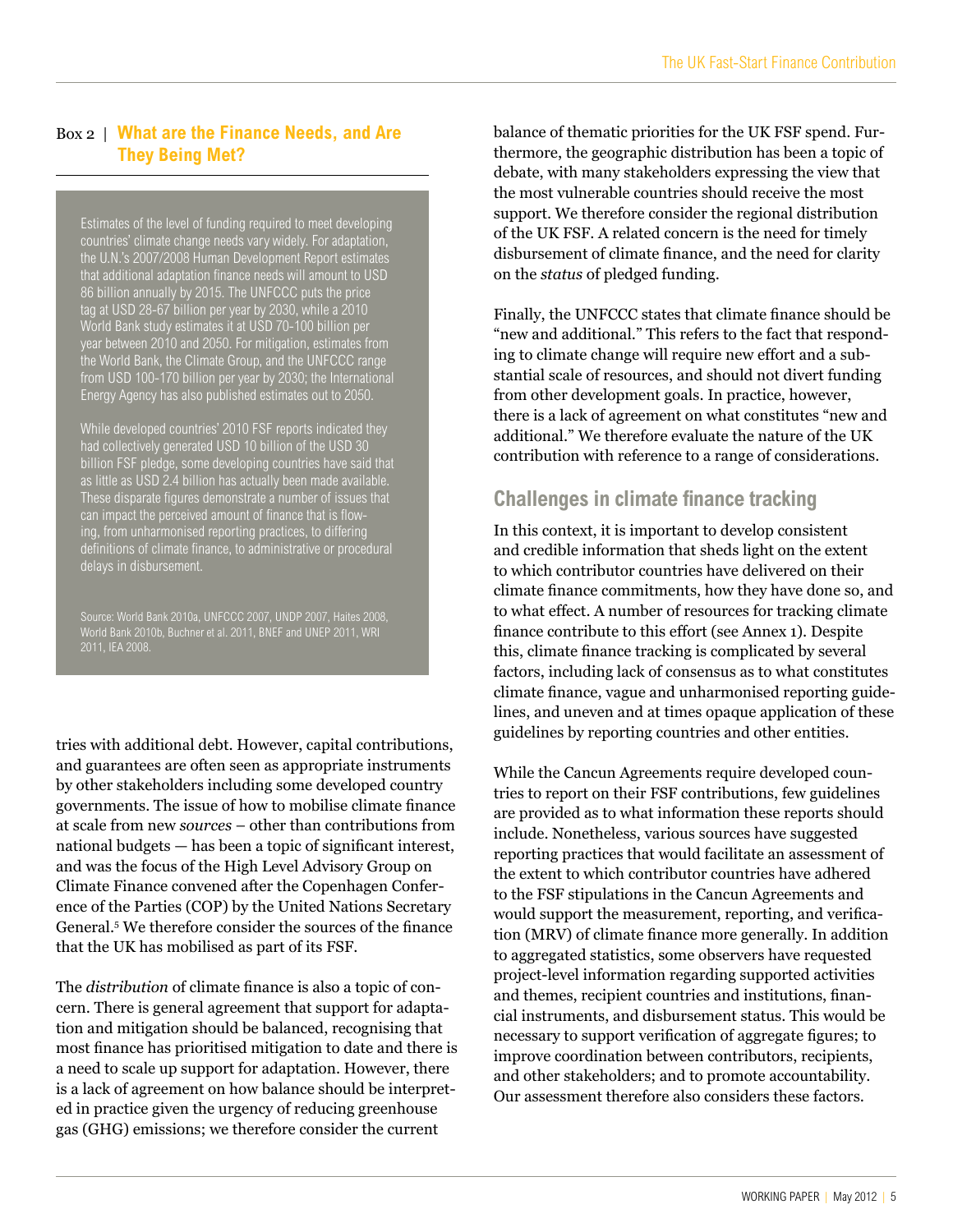# **Methodology and Approach**

This assessment reviews the self-reported UK FSF contribution for 2010/11 and 2011/12, $^6$  describing it with regard to issues of both pragmatic and political significance as outlined above. These include the themes and activities supported, channelling institutions and financial instruments employed, recipients, and the extent to which the finance might be considered new and additional. Throughout the assessment, our aim has been to clarify what the UK is counting as FSF and discuss the implications of its contribution, without taking a position on what should "count" toward the international FSF pledge.

To prepare this assessment we consulted a variety of official sources of information. First, we reviewed the UK government's self-report on the status of its fast-start climate finance spending released in November 2011 prior to COP 17 in Durban. In addition, the UK compiles a list of projects and programmes that receive FSF, as it is required to report this information to the European Commission (EC) annually (usually in the spring of each year). In January 2012 the UK government shared an early version of initiatives supported in 2011/12 to facilitate this study. We also referred to the UK FSF report to the EC for 2010/11 spending (DFID et al. 2011, EU 2011). In addition, we engaged with key personnel at the UK Department for International Development (DFID) and the UK Department of Energy and Climate Change (DECC) to better understand the scope and objectives of the International Climate Fund (ICF), and access missing data.

We used this documentation to identify the project descriptions, amount, contributor country agency, and, where relevant, the multilateral channelling institution and the fund for each project or programme. Where possible, we also identified the financial instrument and information regarding the recipient (including region, country, and recipient institution).

For each project, we then surveyed a range of additional sources to identify information on the parameters that were not available in the FSF reports and to inform our judgment regarding the objectives of the project as they relate to climate change. As of late 2011, the UK government is required to disclose a business case for all programmes that it funds, which provided substantial information. The DFID project database also includes some information describing programme scope and objective. Our desk research also often led us to additional sources of information about initiatives included in the FSF list, such

as web sites administered by funding recipients, press releases, commentary, or other supporting information.<sup>7</sup> We also attempted to cross-reference the FSF projects reported for 2010/11 with those in the Organisation for Economic Co-operation and Development (OECD) Development Assistance Committee (DAC). However, data was not available for 2011/12 expenditure, and there was often inadequate information available to facilitate accurate cross-referencing.8

Annex 2 explains our methodology in more detail. In addition to listing the parameters comprised by our data set, it also details how and from which sources we compiled information, and describes how we analysed certain parameters, such as source; recipient region, country, and institution; financial instrument; objective; and activity. It also describes the basis for our assessment of the extent to which UK FSF may be considered "new and additional" and lists the factors of transparency we evaluated. An earlier version of this methodology was subject to expert peer review that was coordinated through OCN and included representatives of bilateral and multilateral institutions involved in climate finance, as well as independent experts.

# **Findings**

**What the UK counts as FSF** 

The UK counts the following sources of finance as FSF:

- **Funding committed under the Environmental Trans**formation Fund (ETF), which was superseded as the International Climate Fund in 2011, much of which is spent through multilateral funds
- A small number of projects from DFID's 2010/11 and 2011/12, some of which are managed by international multilateral institutions

**Quantification:** The disclosure of an aggregate list of initiatives that benefit from UK FSF (often referred to as a "project list") allows substantial quantification of the UK FSF spend. However, the list is a snapshot at a given moment in time. The UK counts capital contributions and loans, grants, and mixed financial instruments toward its FSF. All of these programmes initiate with DFID, DECC, or the Department for Environment, Food and Rural Affairs (DEFRA). The UK government has pledged to make GBP 1.5 billion in FSF available by the end of 2012. The UK has also made finance commitments beyond the close of the FSF period, and the ICF is expected to deliver GBP 2.9 billion by the end of March 2015.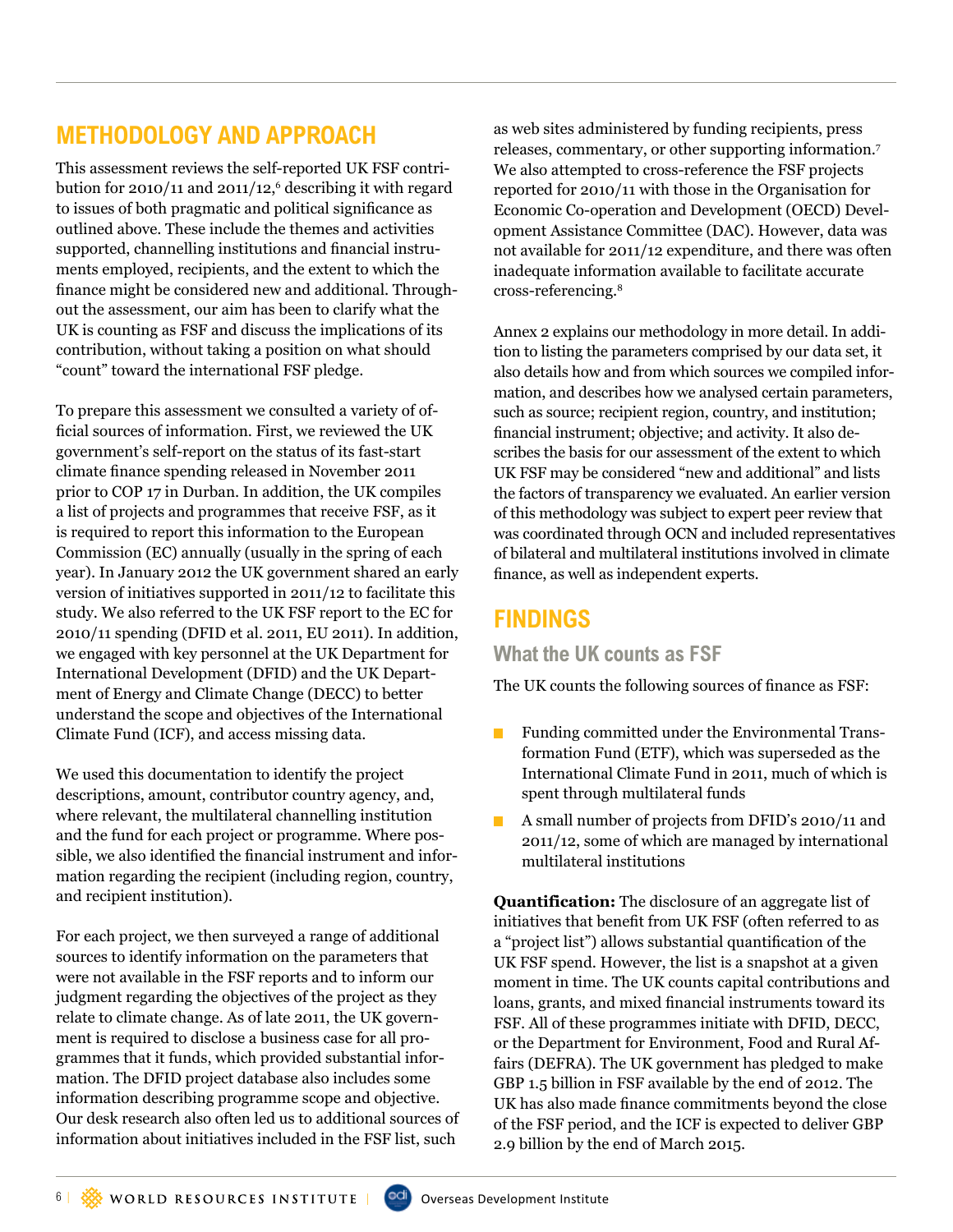| <b>REPORTING PARAMETER</b>                        | <b>UK PRACTICE</b>                                                                                                                                                                                                                                                                                                                                                                                                                               |
|---------------------------------------------------|--------------------------------------------------------------------------------------------------------------------------------------------------------------------------------------------------------------------------------------------------------------------------------------------------------------------------------------------------------------------------------------------------------------------------------------------------|
| <b>Aggregate Information</b>                      |                                                                                                                                                                                                                                                                                                                                                                                                                                                  |
| Objectives supported                              | Identified in general terms in the FSF project list for the most part.                                                                                                                                                                                                                                                                                                                                                                           |
| Channelling institution                           | Specifies the funds flowing through multilateral institutions - including the Climate Investment Funds, the<br>Global Environment Facility, the Least Developed Countries Fund, and the Special Climate Change Fund.                                                                                                                                                                                                                             |
| Financial instrument                              | Included, although the same programmes have not always been labelled consistently between year.                                                                                                                                                                                                                                                                                                                                                  |
| Geographic distribution<br>of countries supported | Included.                                                                                                                                                                                                                                                                                                                                                                                                                                        |
| Disbursement status                               | Not specified: spent and committed funds are aggregated together. Reporting standards for multilateral<br>funds vary.                                                                                                                                                                                                                                                                                                                            |
| "New and additional" criteria                     | Not explained.                                                                                                                                                                                                                                                                                                                                                                                                                                   |
| Eligibility criteria                              | Not explained.                                                                                                                                                                                                                                                                                                                                                                                                                                   |
| Project-specific Information                      |                                                                                                                                                                                                                                                                                                                                                                                                                                                  |
| Objectives                                        | Usually specified in project description.                                                                                                                                                                                                                                                                                                                                                                                                        |
| Channeling institution                            | Always identified.                                                                                                                                                                                                                                                                                                                                                                                                                               |
| Financial instrument                              | Specified.                                                                                                                                                                                                                                                                                                                                                                                                                                       |
| Recipient countries & institutions                | Much of the UK FSF spend is channelled through multilateral institutions. Information on the recipient<br>institution is available when business cases are included, but this information is not always available, par-<br>ticularly for projects approved prior to 2011. This information is included in project lists on an ad hoc basis.<br>Information on recipients was not available for 12% of finance included in the FSF project lists. |
| Disbursement status                               | The status of project expenditure is often available through the DFID website, although not consistently.                                                                                                                                                                                                                                                                                                                                        |

#### Table 1 | **UK FSF Reporting Practices at a Glance**

**Eligibility:** The eligibility criteria for the UK FSF have not been entirely clear, although efforts are presently underway to agree on indicators against which the lowcarbon development, adaptation, and reducing emissions from deforestation and forest degradation (REDD+) components of the ICF spend will be monitored and evaluated. Furthermore, ICF efforts are expected to focus on a small number of strategic countries, although the list of priority countries has not been officially disclosed.

Table 1 presents a snapshot of our findings regarding UK reporting practices.

#### **Details were available on 91% of the GBP 1.06 billion FSF spent and committed according to self-reporting**

UK self-reporting in the lead-up to the Durban COP suggested that GBP 1.06 billion had been "spent and committed" as of November 2011 (DFID et al. 2011, UK 2011). The UK project lists for 2010/11 and 2011/12 detail how GBP 961 million (91%) of this finance has been spent. Information on how the remaining GBP 48 million of FSF had been committed was not available.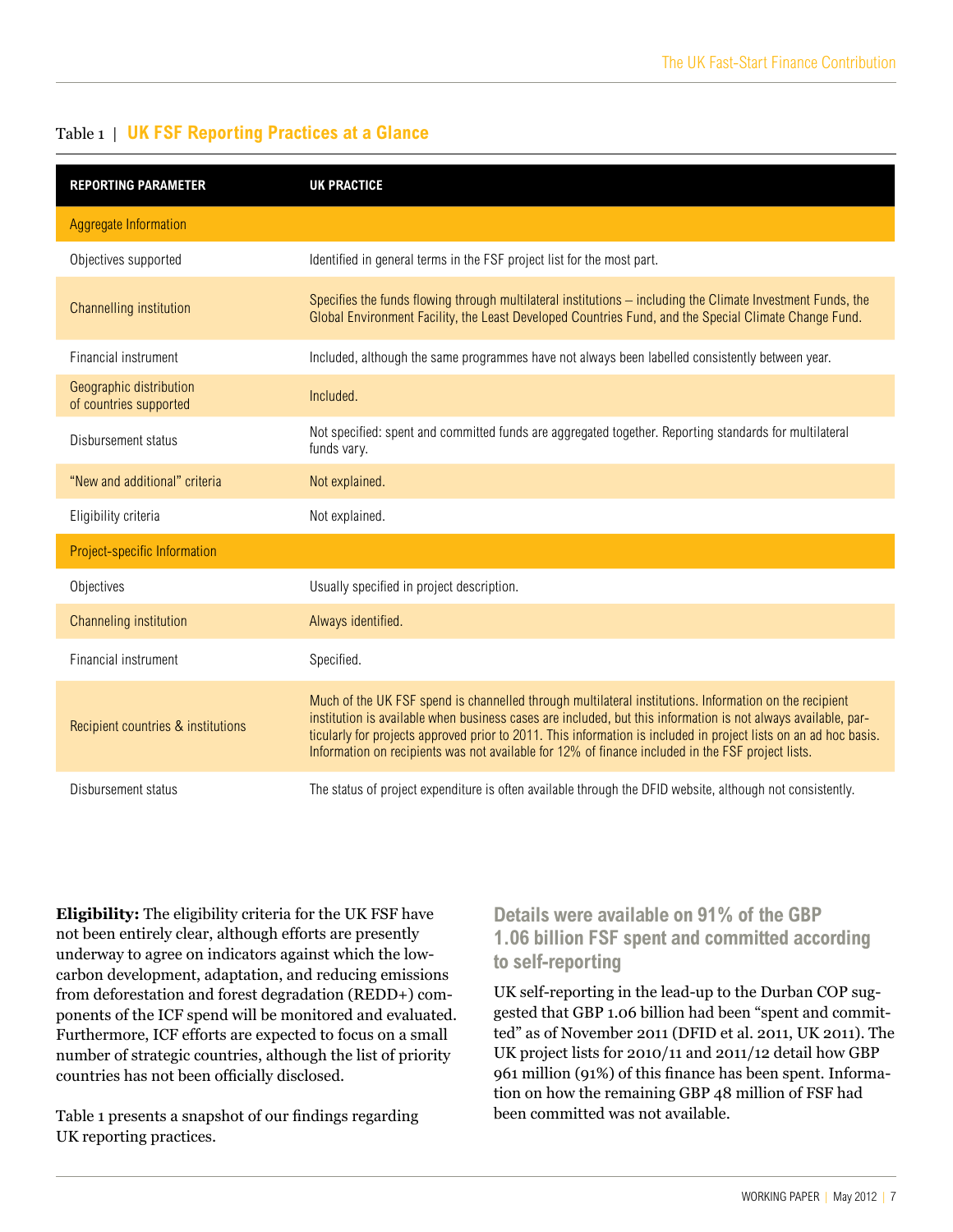# **channel million GBP Percent**

| ICF (2011/12)  | 392.86 | 41  |
|----------------|--------|-----|
| ETF (2010/11)  | 490    | 51  |
| DFID (2010/11) | 78     | 8   |
| Total          | 961    | 100 |

Regarding the initiatives detailed in the project list, after desk research we were unable to find adequate information to make judgments against all of the parameters identified for 43 of 135 initiatives, worth a cumulative GBP 67.48 million or 7% of the finance detailed on the list. Project links for about 15% of the projects listed were missing, and 109 initiatives did not have a business case. The commitment to disclose business cases was only made in late 2011, however, and the majority of the spending in the project lists took place before adoption of this standard.

### **The majority of UK FSF is channelled through multilateral institutions**

The ICF is composed of the following departmental allocations: GBP 1.8 billion from DFID, GBP 1 billion from the DECC, and GBP 100 million from DEFRA. An inter-Departmental governing board considers programming of ICF resources in the context of an Implementation Plan approved by Ministers. Projects endorsed by the Board are subsequently approved under delegated authority arrangements by Ministers in spending Departments. DECC is playing an increasing role in the development and delivery of projects under the ICF. Programming decisions and reporting take place at the fund level.

Figure 1 presents the overarching channelling institutions and mechanisms for the UK FSF spend. More than 75% of this finance to date, GBP 822 million, has been directed through dedicated multilateral climate funds (see Table 2). The scope and distribution of these multilateral funds is well documented, including through resources such as the ODI Heinrich Boell Foundation (HBF) Climate Funds Update web site.<sup>9</sup> The largest share of this finance is the GBP



#### Table 2 | **Channels for UK Fast-Start Finance** Figure 2 | Departments and Funds (FY10-11)

715 million UK contribution to the CIFs, which are administered by the World Bank group in partnership with the Asian Development Bank, African Development Bank, European Bank for Reconstruction and Development, and the Inter-American Development Bank.<sup>10</sup> The CIFs were established in 2008 at the initiative of the governments of the UK, U.S., and Japan to help the multilateral development banks (MDBs) do more to help developing countries address climate change, and pilot the delivery of climate change finance at scale with the goal of delivering "transformational" change. To date a total of USD 7.2 billion (GBP 4.5 billion) has been pledged to the CIFs.

In addition, the UK counts GBP 26 million of its contribution to the Climate and Development Knowledge Network (CDKN) toward its FSF as a multilateral channel. CDKN is co-financed by the government of the Netherlands, and helps developing countries with low-carbon and climateresilient development through provision of research, technical assistance, and expert knowledge in the field.

#### **UK FSF spending is presently weighted toward mitigation**

The ICF intends to allocate 50% of its funds to adaptation, 30% to mitigation, and 20% to forestry – primarily for mitigation – over time. To date 33% of funding supports adaptation, 46% supports low-carbon development and mitigation, and 14% supports forestry, while 13% has multiple objectives (see Figure 3). We did not evaluate the effectiveness of UK FSF in achieving these objectives.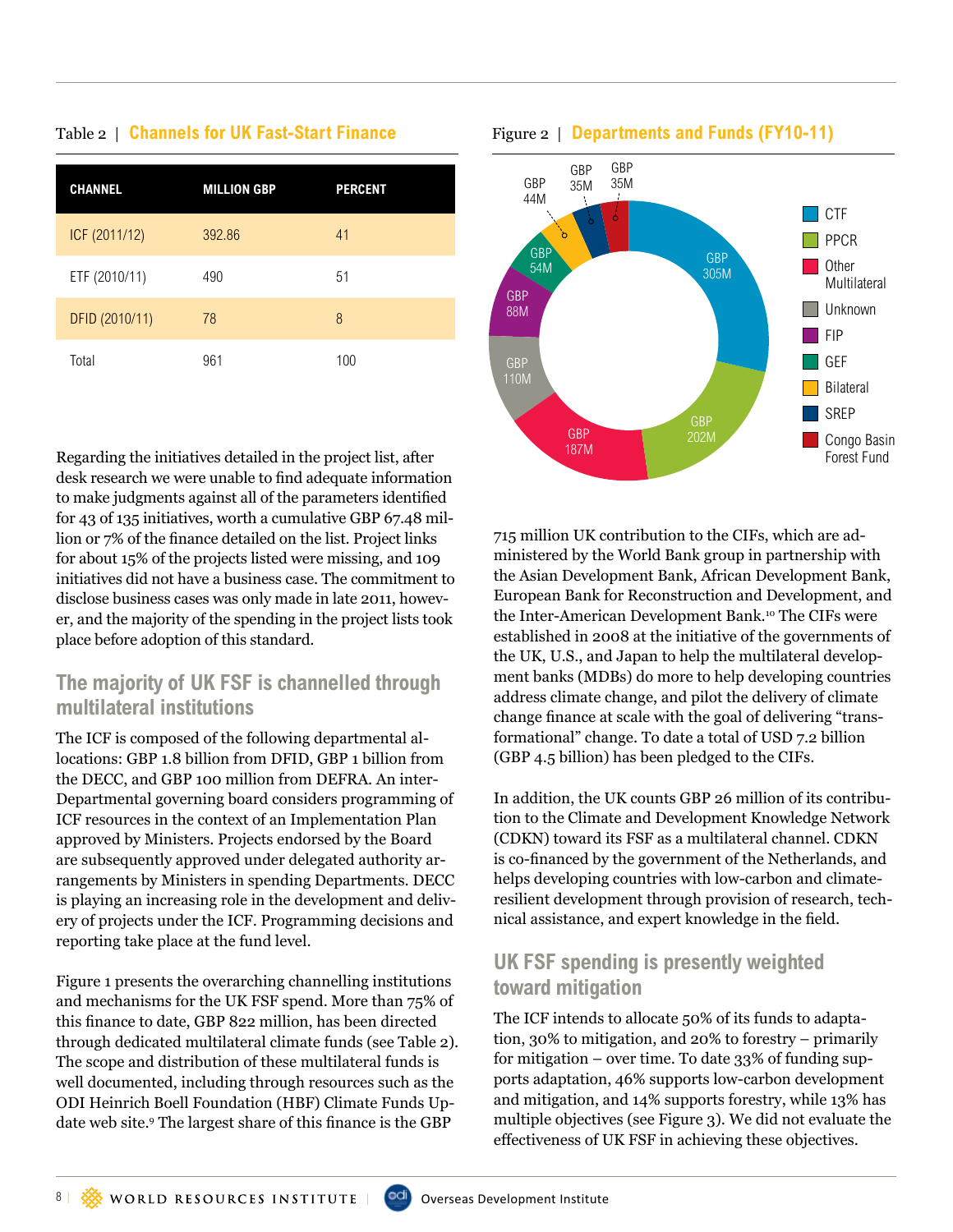

# Figure 3 | **Objectives of the UK FSF Spend (FY10-11)**

#### **Adaptation is largely financed through the Pilot Programme on Climate Resilience, the Adaptation Fund, and the Least Developed Countries Fund (LDCF)**

The UK contributes GBP 287 million to the Pilot Programme on Climate Resilience (PPCR) of the CIFs. The PPCR supports strategic programmes on climate resilience in a subset of pilot countries around the world.<sup>11</sup> The UK also contributes GBP 10 million to the Adaptation Fund of the Kyoto Protocol, which is also co-financed through a 2% levy on sales of certified emission reductions under the Clean Development Mechanism. UK contributions to the Least Developed Countries Fund of the UNFCCC also support adaptation to climate change. There are also a number of initiatives that incorporate climate change dimensions into humanitarian, livelihood, agriculture, flood, and disaster risk management programmes.

#### **Most mitigation finance is directed through the Clean Technology Fund, the Global Environment Facility, and the Scaling-Up Renewable Energy Programme**

The UK contribution to the Clean Technology Fund (CTF) of the CIFs is also the primary channel through which it finances *mitigation* to which it contributes GBP 305 million.12 The CTF supports the deployment of clean technologies in the energy and transport sectors that will deliver

cost-effective emission reductions at scale, and support transformational change within recipient countries. The UK also contributes GBP 35 million to the Scaling-Up Renewable Energy Programme (SREP) of the CIFs,<sup>13</sup> which supports the use of renewable energy and low carbon technologies to expand access to energy in 7 least developed countries on a pilot basis. The UK also counts GBP 54 million of its contribution to the Global Environment Facility (GEF) toward its FSF commitments. The GEF supports the incremental costs of mitigation within developing countries, also largely focused on energy and transport. Specific energy-sector interventions and technologies are supported through contributions to these multilateral funds; the remainder of the UK's bilateral spending on mitigation to date has focused on general capacity and institutional issues rather than particular technology applications.

#### **Forestry mitigation finance is channelled primarily through the Forest Investment Programme, the Congo Basin Forest Fund, and the Forest Carbon Partnership Facility**

Finally, the UK has been a major proponent of finance to reduce emissions from deforestation and degradation, stressing the scope for such initiatives to offer substantial development benefits as well as relatively low-cost mitigation potential. Through the Forest Investment Programme of the CIFs, the UK contributes GBP 88 million<sup>14</sup> to 8 pilot programmes in forest-rich countries to promote sustainable forest management that leads to emission reductions and protection of carbon reservoirs, by financing readiness reforms that encourage public–private investments. The UK, through its Environmental Transformation Fund, provided GBP 35 million to capitalise the Congo Basin Forest Fund (CBFF) administered by the African Development Bank. The CBFF is also financed by the government of Norway and has a total capitalisation of GBP 100 million to funds programmes that will reduce deforestation in the Congo Basin region. Finally, the UK contributes GBP 10 million to the Forest Carbon Partnership Facility, which is administered by the World Bank to pilot new approaches to REDD+ in developing countries. It has the dual objectives of building capacity for REDD+ in developing countries, and testing a programme of performancebased incentive payments in some pilot countries.

In addition, the UK has bilaterally provided finance to support capacity to measure, report, and verify REDD+ – including experience exchanges between Brazil and the Democratic Republic of the Congo, and research by the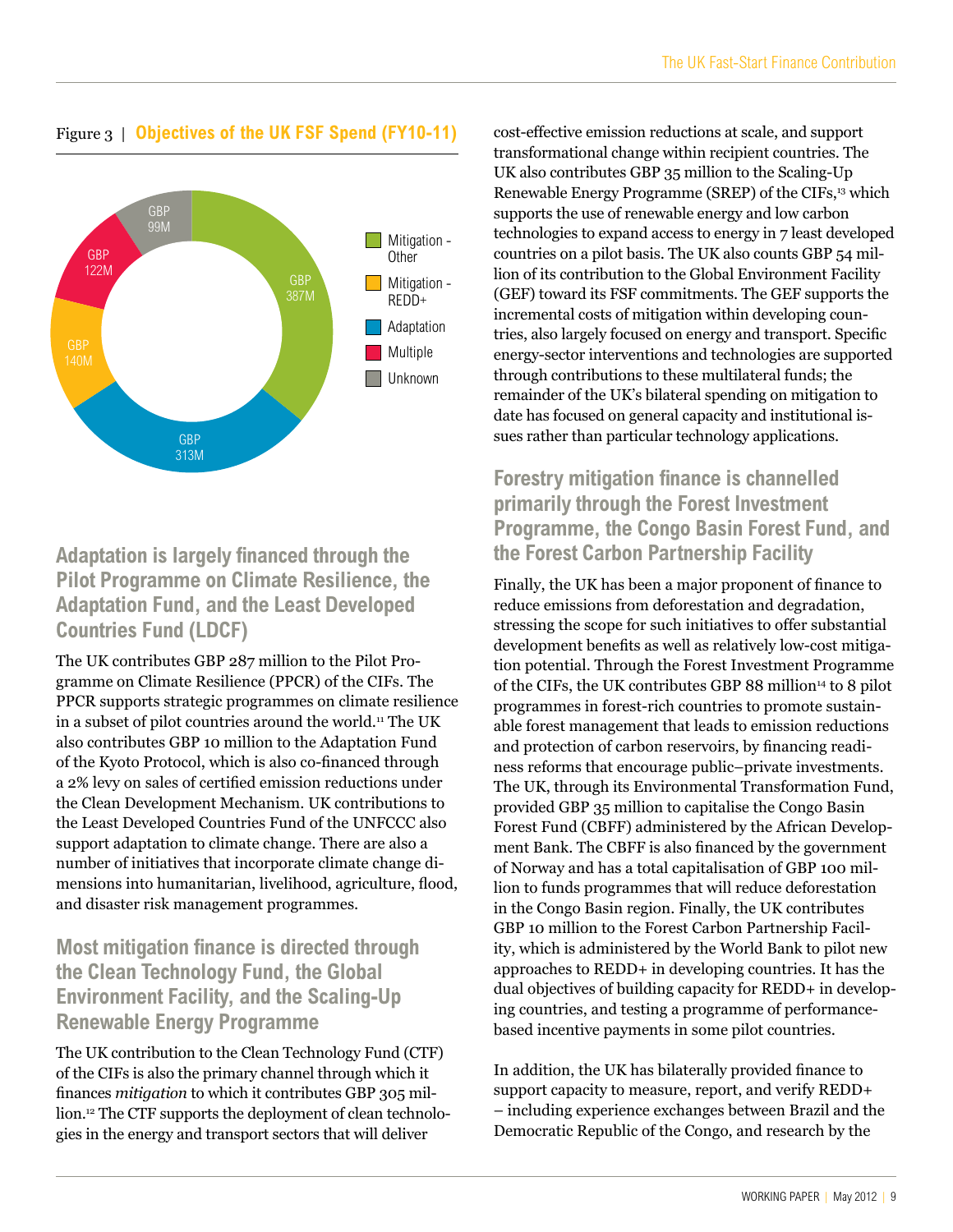Centre for International Forestry Research. It also supports programmes that address underlying policy and governance considerations relevant for REDD+, including the World Bank-administered Programme on Forests (PROFOR) multi-donor trust fund, and the Forest Governance Markets and Climate Initiative.

The current distribution of climate finance across themes suggests that the UK may have to scale up support for adaptation to meet its allocation guidelines.

#### **Most FSF spending targets climate as a principal objective**

To determine the extent to which projects supported by UK FSF target adaptation or mitigation objectives, we attempted to apply the Rio Marker system used by the OECD DAC to the subset of UK FSF projects for which we had substantial access to information. This system provides definitions and criteria for determining whether a project qualifies as adaptation or mitigation, and for determining whether it focuses on either goal as a "principal" or "significant" objective. Projects qualifying for "principal" would not have proceeded were it not for the adaptation or mitigation objective; projects qualifying for "significant" may have proceeded in the absence of these considerations.

We found that most FSF funding supports programmes that do indeed target climate as a principal objective<sup>15</sup> (see Table 3). We did find 6 projects — mostly adaptation projects — whose links to climate change were ambiguous based on the information that was publicly available (see Annex 4). While an assessment of on-the-ground impacts of FSF was beyond the scope of this study, we did not find any examples of projects that are likely to have questionable impacts on climate change in either the bilateral or multilateral components of the UK FSF spend. Although the CTF can technically support deployment of high-efficiency fossil fuels, no such projects have been approved to date. With regard to REDD+ spending, some observers have raised questions about the adequacy of the underlying readiness plans that provide the framework for finance through multilateral channels, and about the implications of offering finance to the same logging companies who are responsible for deforestation to change their practices.16 So far, however, programmes remain in their early stages and there is a limited evidence base from which to assess impact. Finally on adaptation finance, we find little evidence of programmes that could be considered to constitute "mal-adaptation."

There is a case to be made for ensuring policy coherence across interventions made in developing countries with public support, so that interventions made to support

| <b>CLIMATE OBJECTIVE</b>    | <b>ADAPTATION</b> |                                                                                                                                                                                                                         | <b>MITIGATION</b> |                                                                                                                                                                                   |
|-----------------------------|-------------------|-------------------------------------------------------------------------------------------------------------------------------------------------------------------------------------------------------------------------|-------------------|-----------------------------------------------------------------------------------------------------------------------------------------------------------------------------------|
|                             | $\%$              | <b>EXAMPLE PROJECT TYPES</b>                                                                                                                                                                                            | $\%$              | <b>EXAMPLE PROJECT TYPES</b>                                                                                                                                                      |
| Principal                   | 89                | Contributions to dedicated climate change<br>funds, adaptation plans                                                                                                                                                    |                   | Contributions to the Clean Technology Fund<br>and GEF mitigation projects, clean energy and<br>technology innovation programmes, civil society<br>participation in the CDM        |
| Significant                 | 2                 | Ecosystem management programmes without a<br>core focus on climate change, supplementary<br>components to agriculture and food security<br>programmes, disaster risk management without<br>core focus on climate change |                   | Renewable energy projects with a primary focus<br>on poverty and livelihoods; support for forest sec-<br>tor governance strengthening without a clear focus<br>on climate change. |
| Ambiguous                   |                   | Water resource management programmes without<br>an explicit focus on climate change, natural<br>resource programmes without explicit reference to<br>climate change                                                     |                   | Biodiversity programs involving forest conserva-<br>tion, energy security involving clean energy or<br>efficiency                                                                 |
| Insufficient<br>information | 8                 |                                                                                                                                                                                                                         | 3                 |                                                                                                                                                                                   |

#### Table 3 | **Project Type by Climate Objective**

Note: Projects supporting multiple objectives, as well as the undescribed share of the FSF contribution, are excluded from these figures.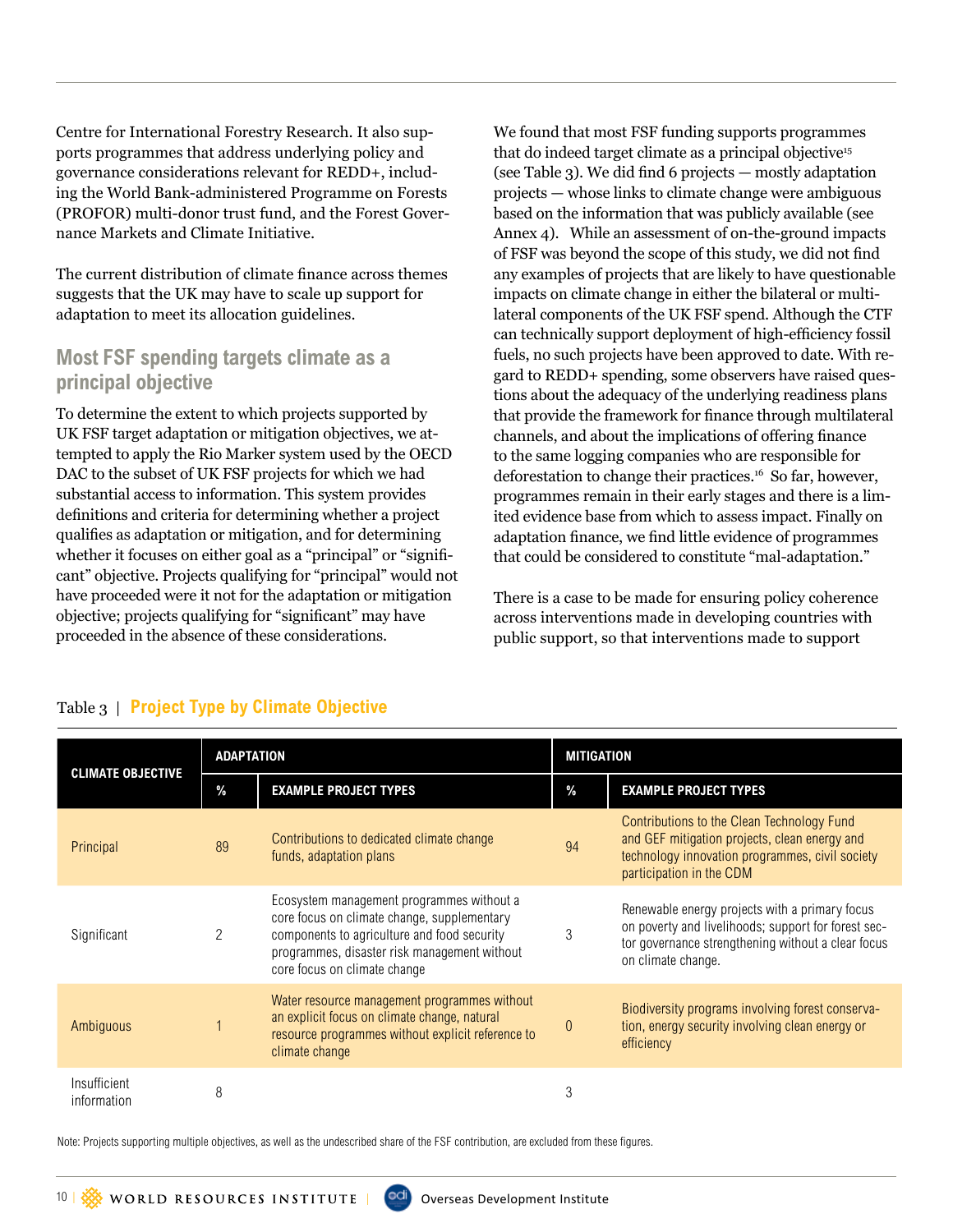the scale-up of investment in clean technology are not in tension with other projects that invest in conventional fossil-fuel technologies that cause climate change. Similarly, support for efforts to reduce emissions from deforestation and forest degradation should be coherent with other programmes to support economically productive uses of land, including through support for agriculture programmes, which must also be designed to be environmentally sustainable.

#### **About 75% of the UK FSF spend is in the form of capital contributions**

Figure 4 presents the financial instruments through which UK FSF has been made available. GBP 718 million of the climate finance spend reflected in the FSF project list is mobilised in the form of capital contributions. Contributions to the CIFs are made as concessional capital contributions.17 These generally have a 75% grant component (although exact terms vary across each of the CIFs).

The remainder of the UK FSF spend has largely been made available in the form of grants, although there are some cases of mixed instruments (i.e., blends of grants and loans) being used. There were several projects for which we did not have enough information to determine what type of financial product had been made available;



#### Figure 4 | **Financial Instrument (FY10-11)**

therefore this finding should be treated as indicative rather than conclusive. Consistent and comprehensive reporting against these categories will be particularly important as the UK explores innovative climate finance instruments, including to engage and attract private-sector investments.

#### **More information on the status of disbursement is needed, including from dedicated multilateral climate funds**

It can be difficult to understand the status of implementation of projects receiving UK FSF at present, as finance is categorised as "spent and committed," and does not distinguish the status of spent funds in terms of whether funds have been transferred to intermediaries or recipients, and in turn whether funds have been disbursed. Efforts have been made to provide greater information on this count as the UK government works to adopt the International Aid Data Transparency standard. It is presently not always possible to distinguish between approved projects and projects to which funding has actually been disbursed. In some cases however – particularly for more established projects, and retroactively for completed projects – spending against approved budgets is publicly disclosed. This information can be a very useful indicator of the status of implementation.

More importantly, information on the status of disbursement needs to be provided by the channelling institution entrusted with managing the finance. Many of the dedicated multilateral funds through which the UK channels its climate finance do not consistently report on the status of disbursement of funding to the projects that they have approved and committed to support. For example, the CTF does not report on the status of disbursement of finance to private-sector projects that it supports for business confidentiality reasons. It has begun to report in aggregate on funds disbursed in recipient countries through implementing MDBs on a biannual basis at the meetings of its sub-fund governing committees. The CIFs are also implementing systems to report on disbursement from the trustee to implementing MDBs in real time. The Congo Basin Forest Fund does not report on the status of disbursement at all. The GEF only reports on the status of disbursement in its periodic financial reports to the GEF council and external stakeholders. These inconsistencies highlight a need for more coordinated and harmonised approaches to monitoring and reporting.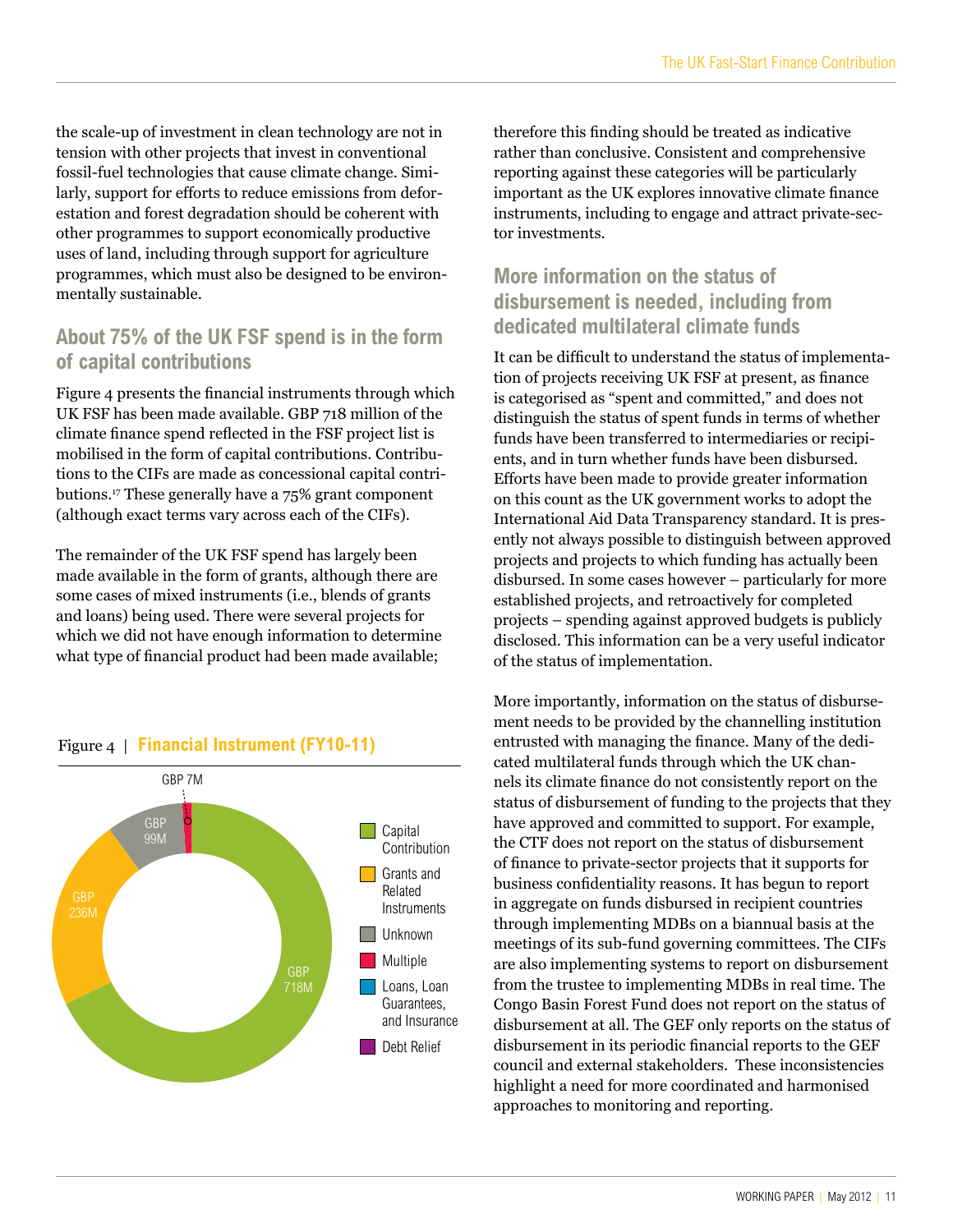#### Figure 5 | **Regional Distribution of UK FSF Spend (FY10-11)**



Sources: This chart indicates the regional distribution of spending through both bilateral and multilateral channels. Indications of the regional distribution of funds channeled through multilateral funds are imputed on the basis of the total percentage of multilateral funds received by each recipient country, over the life of the fund, as reflected on climatefundsupdate.org. Findings are not definitive, given the difficulties of imputing regional distributions on this basis.

#### **44% of UK FSF is directed to Africa**

Figure 5 presents the regional distribution of the UK FSF spend, including finance channelled through multilateral funds dedicated to climate change. The majority of finance is directed to Africa as a region. Even beyond its contributions to dedicated multilateral climate funds, there is a general tendency for UK FSF to be directed to global, multilaterally administered programmes rather than to specific country initiatives. Many of its programmes target multiple countries and are international in scope. These findings reflect the regions and countries that the UK appears to be targeting with its FSF spend, and do not consider the share of funding that is actually received by entities in those regions and countries.

#### **The majority of the UK's climate finance is directed to international programmes that involve multiple countries**

Less than GBP 30 million of the UK FSF spend specifies a country to which funding has been directed, as the majority of projects for which documentation was readily available had an international or regional focus. Within the bilateral UK spend (excluding contributions through

multilateral funds), our review identifies a number of projects focused on Africa, some in Asia, and a few in Latin America. The top five recipients appear to be Indonesia, Ethiopia, Tanzania, Kenya, and Nepal.

**In addition to channelling finance through multilateral institutions, the UK also works through the national country offices of development agencies.** 

GBP 17 million is channelled to the national country offices of UK agencies such as the UK Foreign and Commonwealth Office (FCO) and DFID, as well as through partner development institutions such as the German Development Cooperation Agency (GIZ) and the French Development Agency (AFD). About GBP 16 million of the UK FSF spend is channelled through national governments and regional organisations directly. Another GBP 13 million is directed to private recipients, largely for consultancy work to support UK objectives, often by developed-country-based institutions. Although this finance is characterised as grant finance, it is important to recognise that such programmes may constitute a special category, as they are not grants given directly to developing country institutions. We were unable to access specific information on the recipients of GBP 28 million in finance across the FSF project list (about 12% of spending by volume). Finally, the UK has begun to experiment with funding



#### Figure 6 | **Recipients of UK FSF (FY10-11)**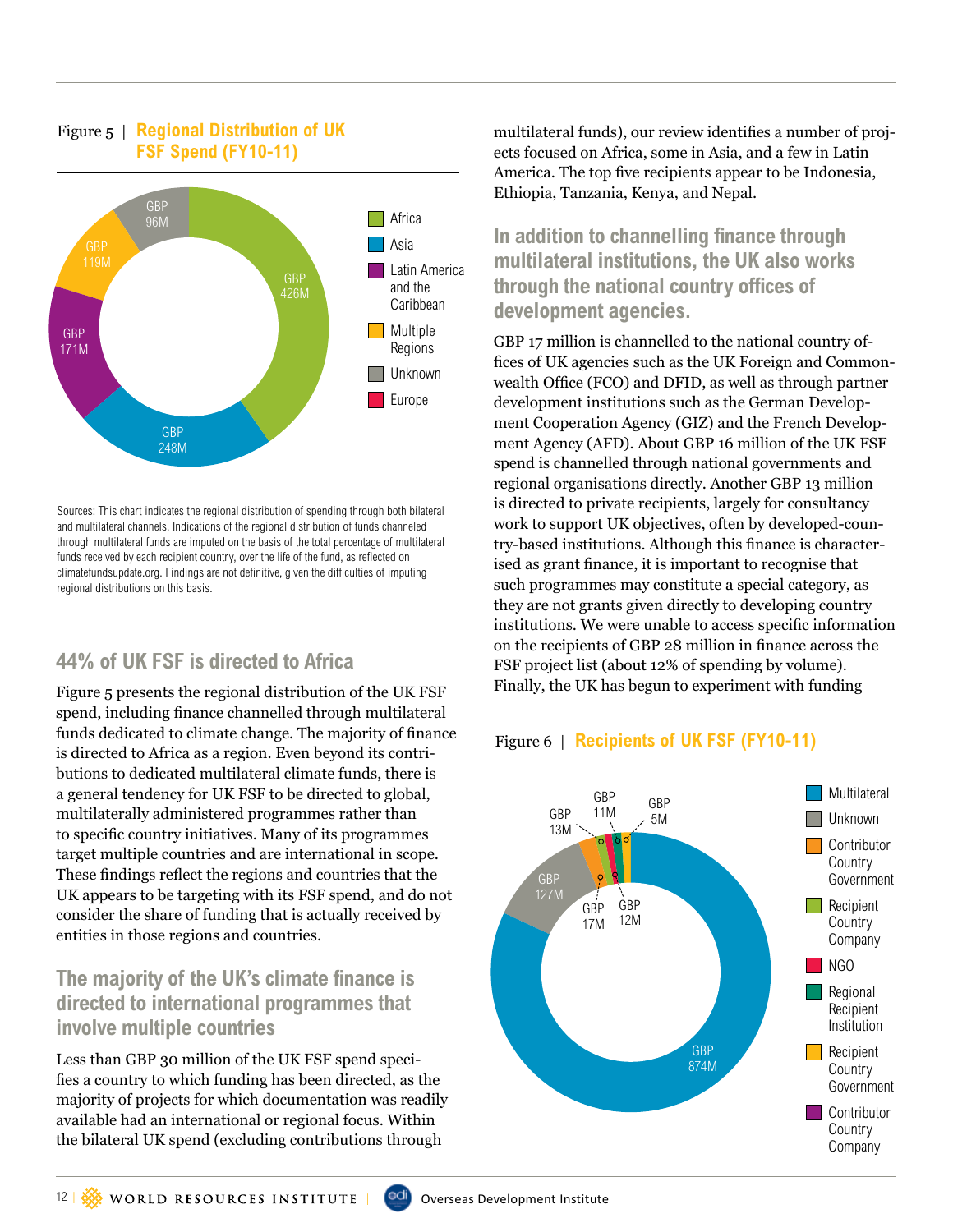private-sector activity directly. For example, the Climate Public Private Partnerships (CP3) programme will establish equity funds in partnership with the International Finance Corporation and the Asian Development Bank to support private sector investment in clean technology. To date, relatively small amounts of finance have been spent on planning and conceptualising such programmes; over the next year we will see the implementation of these programmes begin, and likely observe greater associated resource mobilisation. Similarly, small amounts of finance have been used for the Capital Markets Climate Initiative (CMCI), which helps to mobilise and scale up private finance flows for low-carbon technologies, solutions and infrastructure in developing economies.<sup>18</sup>

#### **New and additional?**

Negotiations on climate change finance under the UN-FCCC have resulted in an agreement in principle that climate change finance should be new and additional to traditional development assistance. How to apply this principle in practice, however, is unclear and contested. We attempt to shed light on the extent to which the UK FSF contribution might be considered new and additional by answering the following five questions.

**Does annual UK FSF exceed annual UK environmental spending in the years prior to the fast-start period?** Some stakeholders suggest that climate finance must be additional to prior public spending on environmental and climate change issues in developing countries. By this definition, a review of past DFID and government public expenditure reveals a clear increase in environmental component (see Figure 5), even though it has been a relatively small share of total spending. The GBP 560 million in climate-change-relevant finance mobilised in 2010, and the GBP 390 million in 2011, represents a marked increase to the GBP 99 million in environment and climate change spending in 2009.





Source: Gross Public Expenditure on Environment Protection from DFID Statistics on International Development 2005/6 to 2009/10, p. 101. Available online: http://www.dfid.gov.uk/ Documents/publications1/sid2010/SID-2010.pdf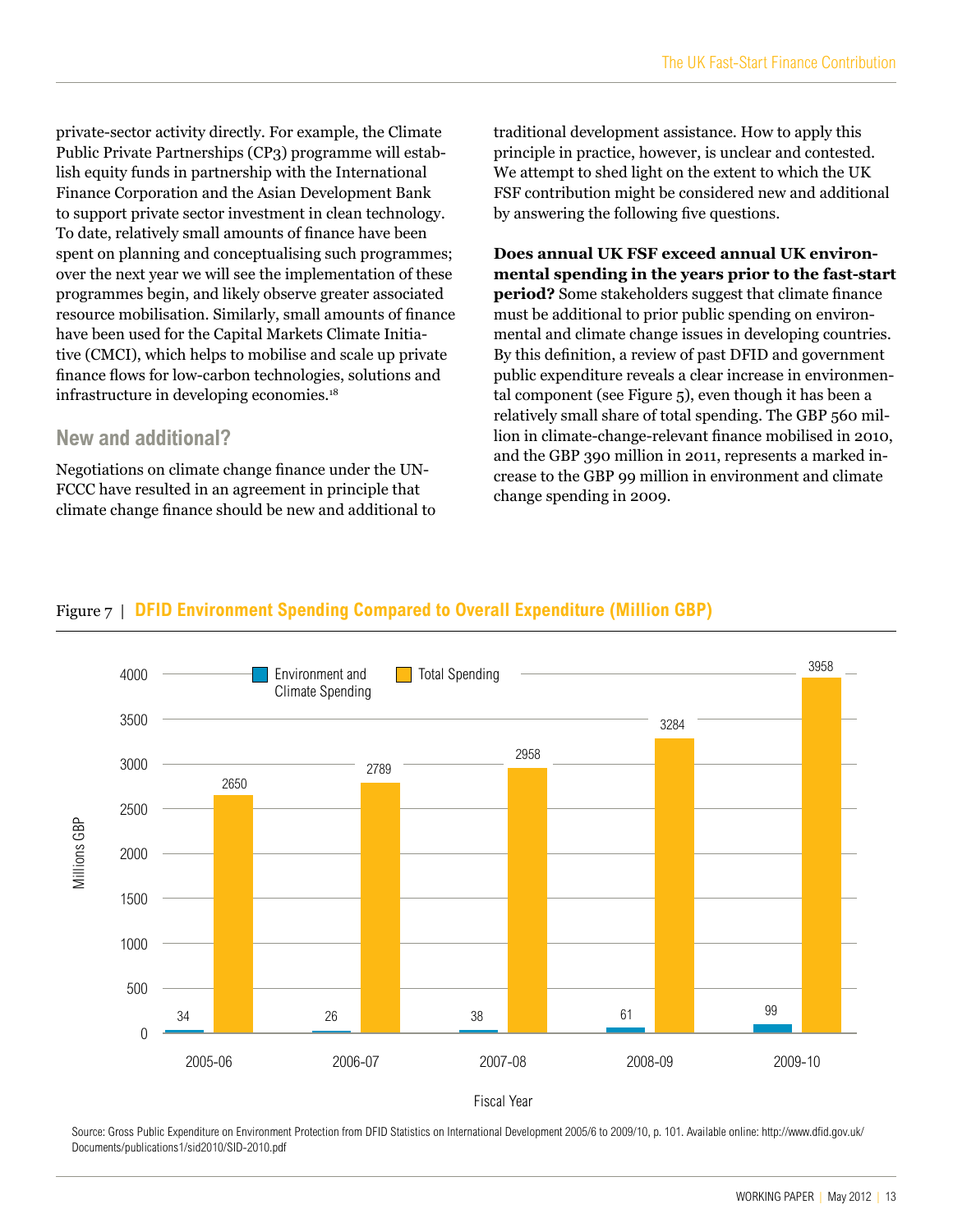**Does UK FSF "recycle" or duplicate previously pledged climate finance?** UK Pledges of finance to the CIFs and the Congo Basin Forest Fund were announced in 2008. These pledges precede the FSF commitment; only contributions to these funds from 2010 onwards are counted as FSF finance, however. Other multilateral climate funds counted in the FSF contribution, such as the Forest Carbon Partnership Facility and the Least Developed Countries Fund, were also supported by the UK prior to the FSF period. UK contributions to the GEF have increased, and only a portion of this contribution has been counted toward the FSF.

**Do projects and programmes identified as FSF include more climate finance than they did prior to the fast-start period?** A comprehensive evaluation of the funding history of projects and programmes reported as UK FSF was beyond the scope of this assessment. We observe, however, that several programmes date back many years – and occasionally decades – as does UK support for them. For example, the UK counts support for the Global Village Energy Partnership (GVEP) in its fast start finance commitments. GVEP was established in 2002 at the World Summit on Sustainable Development with the support of the UK government, to work with small and medium enterprises to use renewable energy technologies to address energy poverty in developing countries around the world.19 Its programmes certainly deliver important environmental and social benefits, including from a climate change perspective. However it has been a beneficiary of UK financial support for nearly a decade. In other cases, climate change has been incorporated into the priorities of longstanding programmes. For example, Programme on Forests (PROFOR), which has been administered by the World Bank as a multi-donor learning partnership, has evolved to have a much more explicit focus on climate change and initiatives to reduce emissions from deforestation and forest degradation.20 This is a logical progression, which leverages the strong base of engagement on forests and governance that had been built up, and is highly relevant in a climate change mitigation context. However, the UK government has been a long-standing supporter of PROFOR since its inception in 1997. It is unclear whether such programmes have received any additional support as a result of UK climate finance commitments.

**Has the UK achieved 0.7% GNI for ODA during the fast-start period?** Some stakeholders hold that finance should only be considered new and additional to the pledges that many developed countries made at the Monterrey Summit in 2002 to increase development assistance to 0.7% of their national budgets, which was reiterated by the G8 in 2005. This view reflects fears that increasing climate finance will divert aid from developmental priorities towards environmental projects and programmes. Very few countries meet this targeted level of ODA contribution today. Against this standard, UK's FSF spend is unlikely to count as "new and additional" because it is entirely funded through the Official Development Assistance Budget.

**How does the change in UK climate finance from the pre-fast-start period to the fast-start period compare to the change in UK development assistance over the same period?** For the UK, total ODA rose 19.4% from 2009 to 2010,<sup>21</sup> compared to a 200% increase in climate finance over the same period. These figures suggest that climate finance is increasing much faster than overall development finance.

# **Conclusions and Recommendations**

The UK has made a clear commitment to mobilise GBP 1.5 billion in fast-start climate finance by the end of 2012. To date, it has chosen to programme most of those funds through multilateral channels. It has also set targets to programme 50% of its climate finance for adaptation, 30% for low carbon development mitigation, and another 20% to reduce emissions from deforestation and forest degradation. At present, there is a need to scale up its support for adaptation.

The majority of the UK FSF spend has been directed to dedicated climate funds such as the CIFs, the GEF, and the CBFF. Its contributions to climate funds administered by MDBs have been made in the form of concessional capital, which must be repaid over time, while the remainder of its spend is largely in the form of grants. However, many of its bilateral programmes are also in fact implemented through multilateral agencies, such as the World Bank, regional development banks, or U.N. agencies.

#### **There is a relatively high level of transparency around the UK FSF spend, but more can be done.**

While Table 1 highlights important areas for improvement, in general there is a relatively high level of information available on the UK FSF spend. This can largely be attributed to the detailed information that the UK includes in preparing a list of projects and programmes to which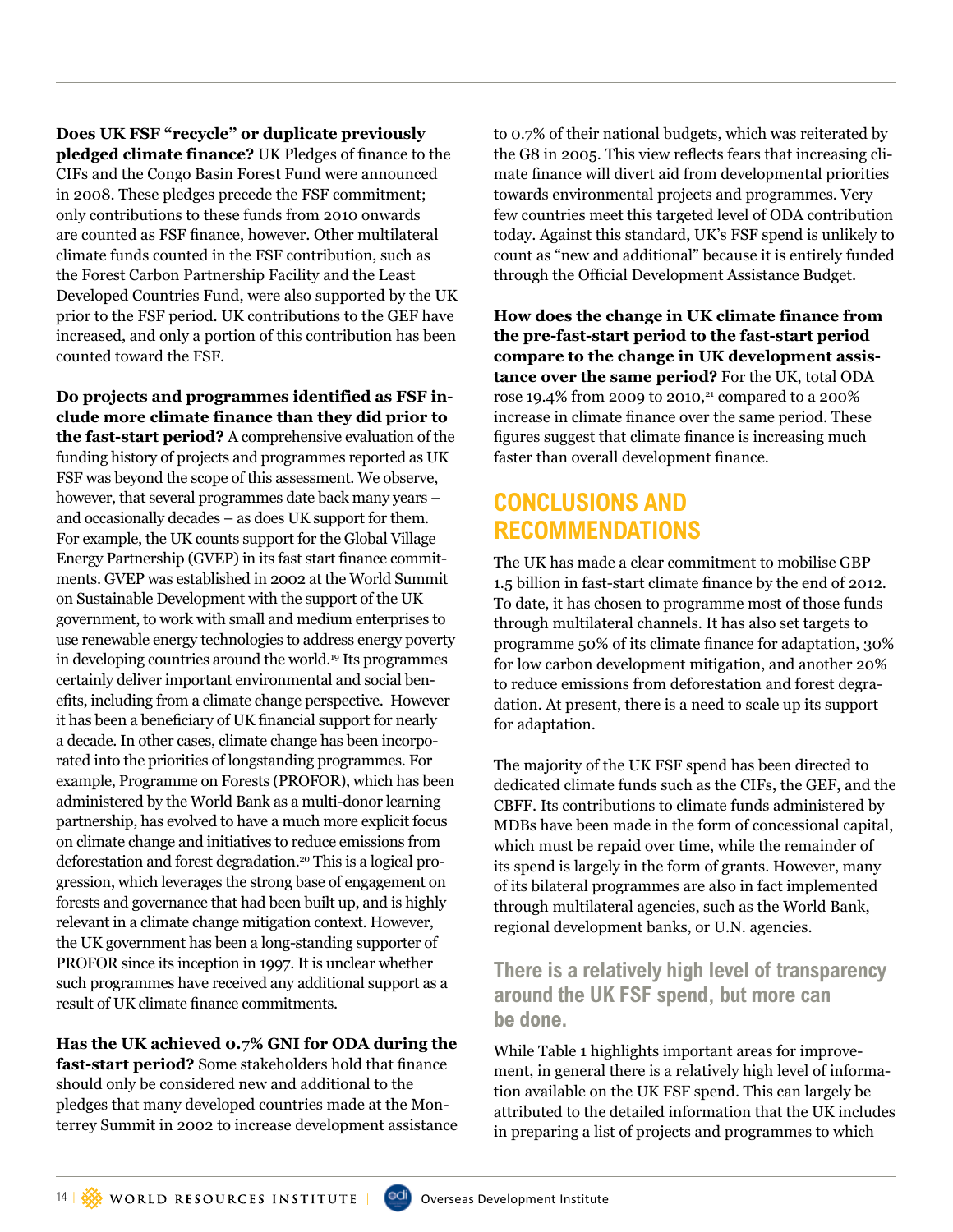FSF has been directed, which it has made publicly available to interested stakeholders. Furthermore, the level of information available on the FSF spend has increased over the years, with much more information available on spending through bilateral channels in 2011/12 than in 2010/11. We do note some discrepancies between aggregate and project-level reporting, although we recognise that the project list is a snapshot at a given moment in time of the collection of FSF recipients.

The UK's adoption of new transparency standards for its administrative processes is substantially strengthening its performance in this regard. Specifically, it participates in the International Aid Transparency Initiative (IATI) for its official development assistance spending. In this context, government departments are now required to disclose the business case for all projects that receive public support. A business case presents the key components and purpose of the programme, and how it contributes to the achievement of relevant government UK strategic objectives.<sup>22</sup> This includes relatively comprehensive information on the institutions receiving and implementing projects.

#### **There is a need to strengthen access to information in practice.**

The commitment to disclose business cases was made January 2011; however, the standards only apply to projects approved thereafter, and have not been applied retroactively to prior projects. In practice, few business cases have been made available yet, and we were not able to access much information on the details of projects approved before this commitment was made through official resources. A lack of information on the implementing or recipient agency precluded further desk research on the scope and objectives of these projects. In some cases the DFID project report aggregates contributions to multiple programmes, without identifying individual recipients. The need to disaggregate such contributions has been recognised by the UK government, however, and efforts are being made to improve practice.

Our research also exposed some gaps in data management systems, as not all business cases – even for projects approved after the adoption of new disclosure standards – were readily available in practice. This relates in part to differences in cross-referencing systems between webbased databases and project lists. It also relates to the fact that DECC has only recently begun to put in place systems for information disclosure on the status of the programmes supported through its share of the ICF budget. It has encountered some administrative delays in acting on these commitments, though efforts are reportedly underway to strengthen these systems. While through basic desk research we were able to gather substantial additional information on many of the supported projects, such research is quite time-consuming and requires substantial prior knowledge to complete. Furthermore, despite our best efforts we were unable to find adequate information on all of the projects on the FSF list.

Going forward, it would be good practice for underpinning project-level spending information to be disclosed alongside aggregate reporting. Project lists should at least consistently specify the recipient institution to reduce discrepancies and enhance transparency. As new systems to improve reporting and disclosure on the status of programmes funded by the UK government are implemented, we should expect to see higher levels of transparency realised in practice.

#### **Better information on the status of project implementation would be valuable.**

The UK currently reports on committed and spent projects in aggregate in its FSF self-reporting, and does not distinguish between funding committed to forthcoming programmes and those that have actually begun to get to work. Current online systems for tracking the status of implementation also do not consistently detail the status of disbursement of funds to implementing agencies, particularly for projects that are presently active. They sometimes only report on whether projects are "active" or "closed." More consistent reporting on the status of disbursement of projects is an important tool for tracking and monitoring project implementation as well as enhancing accountability for efficiency, and could significantly strengthen existing systems.

**Reporting and transparency standards for both contributor countries and implementing institutions – notably dedicated multilateral climate funds – need to be strengthened and harmonised.**

Equally important is the need to improve standards for reporting on disbursement on the part of intermediary agencies, including the dedicated multilateral climate funds through which much of the UK FSF is directed. On the one hand, desk research revealed a large amount of information on the scope, objectives and recipients of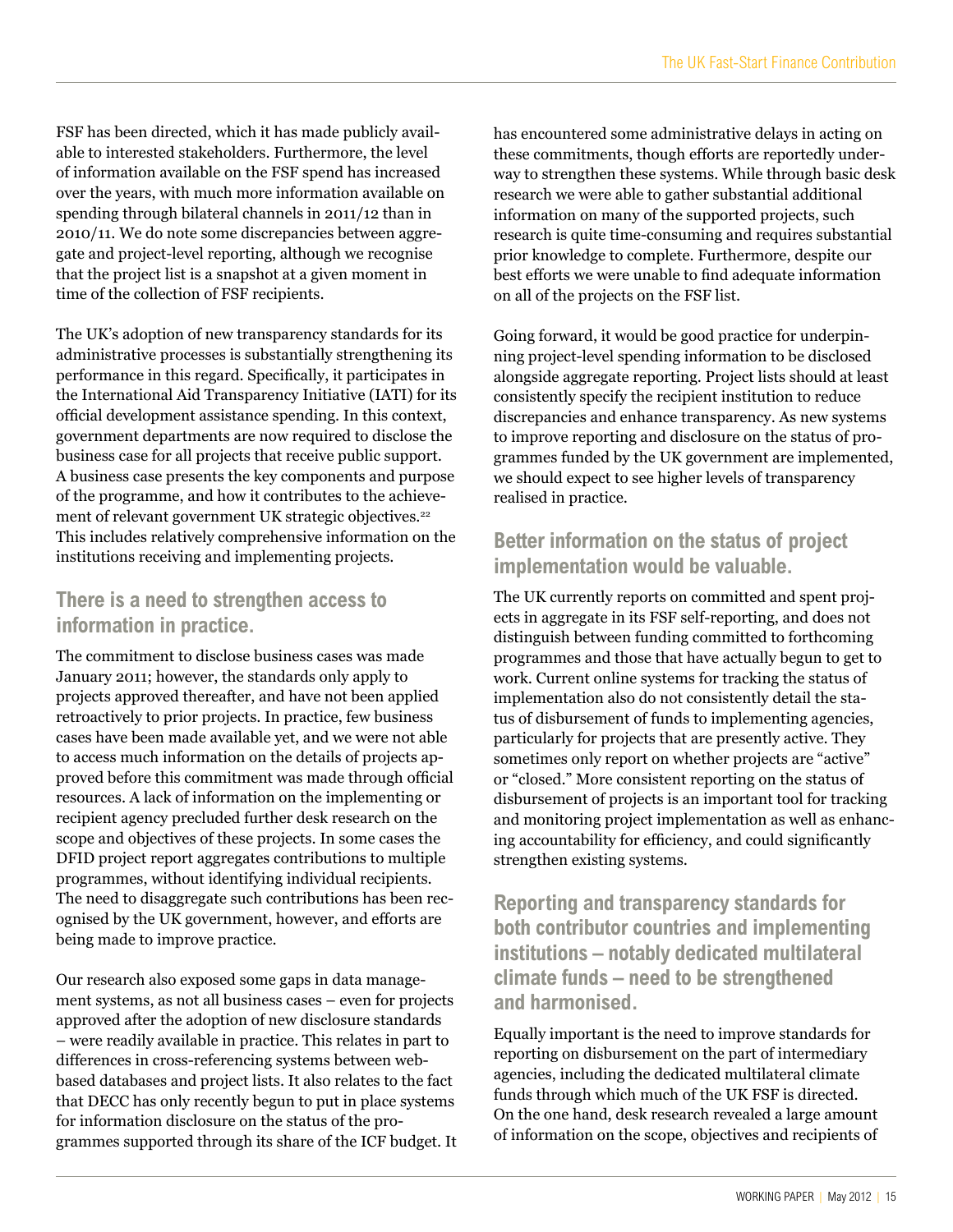climate finance because the multilateral agencies receiving finance report substantial information. However, the scope of information reported is not consistent, and there is a particular gap when it comes to information about the status of disbursement of finance in the absence of agreed standards on disclosure of information. Adopting more robust and harmonised reporting standards, especially on disbursement across contributor countries and intermediary institutions, may be necessary to increase the transparency of climate finance.

Donor efforts to coordinate monitoring and evaluation of climate change finance should also prioritise increasing the transparency and consistency of reporting, including through multilateral funds. It may be helpful to highlight contributions to FSF when self-reporting against the Rio Markers to the Development Assistance Committee of the OECD as well. Finally, UNFCCC negotiations on reporting guidelines, and the forthcoming agreement of a results framework for the Global Green Climate Fund should also support harmonisation around reporting.

#### **The question of whether the FSF that the UK is channelling to developing countries is "new and additional" is difficult.**

While it is impossible to say exactly how much UK FSF is new and additional, it is clear that there is substantially more finance available for climate change in the 2010-12 period than prior to the FSF commitment period. The UK is labelling as fast-start some projects and programmes that it funded, and that were delivering climate benefits, prior to the fast-start period. At least GBP 750 million of the FSF commitment was pledged prior to the FSF period. The UK has not yet achieved 0.7% of GNP for ODA. In this context, UK FSF, while it is only a small portion relative to UK ODA, is increasing at a greater rate than UK ODA.

A practical set of issues arising from this analysis warrant consideration if we are serious about making progress in reducing emissions and enhancing resilience to climate change as a global community. Do projects that are being "counted" as climate finance in the spirit of meeting faststart commitments under the Copenhagen Accord involve new efforts to respond? Are ongoing climate projects receiving any additional or scaled-up finance as a result of efforts to meet that commitment? Or, is credit just being claimed

for worthy projects that have been underway for quite some time, and happen to be relevant to climate change?

This raises some difficult issues. Certainly it is important to maintain support for such programmes that deliver clear environmental and social benefits. Furthermore, it is important for environmental considerations such as climate change to be integrated into ODA support efforts, because most sectors and interventions are either impacted by or impact climate change. It will be increasingly important for all development programmes to take climate change considerations on board. But this type of support alone is not sufficient to respond to the increasing climate change needs of developing countries.

#### **UK commitment to delivering climate finance is important, and must be sustained.**

Climate finance provided by developed countries will continue to play a critical role in catalysing global action on climate change by directly supporting adaptation and mitigation in developing countries. Such public finance can play a crucial role in meeting the additional costs of climate-compatible development, helping correct market failures, and creating incentives for investment in climate-compatible development, including from the private sector. Furthermore, climate finance delivered in keeping with the principles of the UNFCCC helps foster trust and participation in collective action on climate change. It remains imperative to scale up the delivery of new and additional finance to developing countries in ways that effectively deliver climate benefits. The UK has taken a first step to this end, by committing climate finance past the end of the FSF commitment via the ICF through March 2015.

However, sustained support is essential even beyond this period, even though it may not be an easy challenge to meet. Furthermore, the ICF governance has been in flux, and priorities have been evolving. This has resulted in a lack of clarity and understanding on the part of the public about how priorities are being set, and their implications for climate finance over the long term. While the ICF objectives, priorities and governance were published in October 2011, we observe the need for more transparent and inclusive processes to decide how this finance should be spent going forward.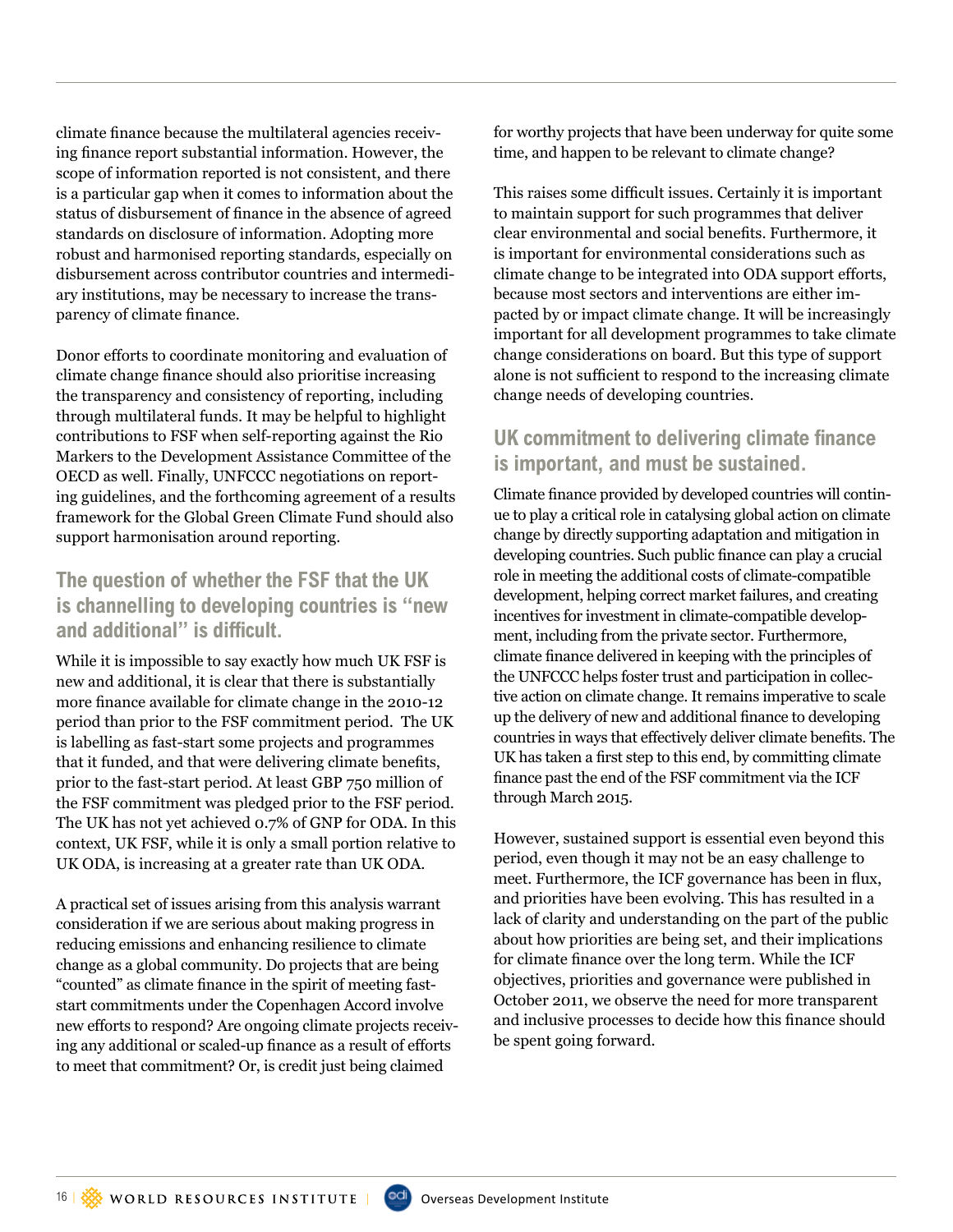# **ACRONYMS**

| <b>CBFF</b>     | Congo Basin Forest Fund                               |
|-----------------|-------------------------------------------------------|
| <b>CDKN</b>     | Climate Development Knowledge Network                 |
| <b>CMCI</b>     | Capital Markets Climate Initiative                    |
| CP <sub>3</sub> | Climate Public Private Partnerships                   |
| <b>CTF</b>      | Clean Technology Fund                                 |
| DAC             | Development Assistance Committee                      |
| <b>DECC</b>     | Department of Energy and Climate Change               |
| <b>DFID</b>     | Department for International Development              |
| ETF             | <b>Environmental Transformation Fund</b>              |
| <b>FIP</b>      | Forest Investment Programme                           |
| <b>FSF</b>      | <b>Fast Start Finance</b>                             |
| GBP             | <b>British Pounds Sterling</b>                        |
| GEF             | <b>Global Environment Facility</b>                    |
| GHG             | Greenhouse Gas Emissions                              |
| GNI             | Gross National Income                                 |
| <b>IATI</b>     | International Aid Transparency Initiative             |
| ICF             | International Climate Fund                            |
| <b>IFC</b>      | International Finance Corporation                     |
| LDC             | Least Developed Country                               |
| LDCF            | Least Developed Countries Fund                        |
| MCC             | Millennium Challenge Corporation                      |
| <b>MDB</b>      | Multilateral Development Bank                         |
| <b>OCN</b>      | Open Climate Network                                  |
| <b>ODA</b>      | Official Development Assistance                       |
| 0DI             | Overseas Development Institute                        |
| <b>OECD</b>     | Organisation for Economic Cooperation and Development |
| <b>PPCR</b>     | Pilot Programme on Climate Resilience                 |
| <b>PROFOR</b>   | Programme on Forests                                  |
| <b>RDB</b>      | Regional Development Bank                             |
| REDD+           | Reducing Emissions from Deforestation and Forest      |
|                 | Degradation + Conservation                            |
| <b>SIDS</b>     | Small Island Developing State                         |
| <b>SREP</b>     | Scaling Renewable Energy Programme                    |
| UK              | United Kingdom                                        |
| UN              | <b>United Nations</b>                                 |
| <b>UNFCCC</b>   | United Nations Framework Convention on Climate Change |
| <b>USD</b>      | <b>United States Dollars</b>                          |
| <b>WRI</b>      | World Resources Institute                             |
|                 |                                                       |

# Annex 1: Climate Finance Tracking **FFFORTS**

- **National Communications:** Under the UNFCCC, Annex II Parties are required to report information on climate finance, including bilateral and regional support by recipient country, support to multilateral institutions, and support to the GEF. They are also required to indicate the "new and additional" financial resources provided, and to clarify how they have determined these resources as such.<sup>23</sup>
- **Fast-Start Reports:** The 2010 Cancun Agreements invite Parties to submit information to the UNFCCC secretariat in May of 2011, 2012, and 2013 on the resources provided to fulfil their FSF commitment. In November 2011, the UNFCCC secretariat launched a FSF module<sup>24</sup> on its Finance Portal that links to the May 2011 reports. The Netherlands has also established www.faststartfinance.org, to which both contributor and recipient countries voluntarily self-report.
- **OECD DAC:** The OECD DAC compiles data on international aid from its 23 members and 12 multilateral organisations, and has collected data on aid for mitigation since 1998 and for adaptation since 2010.
- **Multilateral Development Banks:** As climate change investments comprise a growing share of MDBs' portfolios, a number of MDBs have begun to develop systems for monitoring climate finance.<sup>25</sup> In 2011, the MDBs agreed to harmonise the manner in which they track their climate change finance, and subsequently established an MDB Working Group on Climate Finance Tracking to work toward this goal.
- **Independent Initiatives:** Initiatives by non-governmental organisa-Ē. tions and the private sector, such as AidData, the ODI HBF Climate Funds Update, WRI's FSF summary table, and Bloomberg's New Energy Finance also complement and supplement climate finance tracking efforts.<sup>26</sup>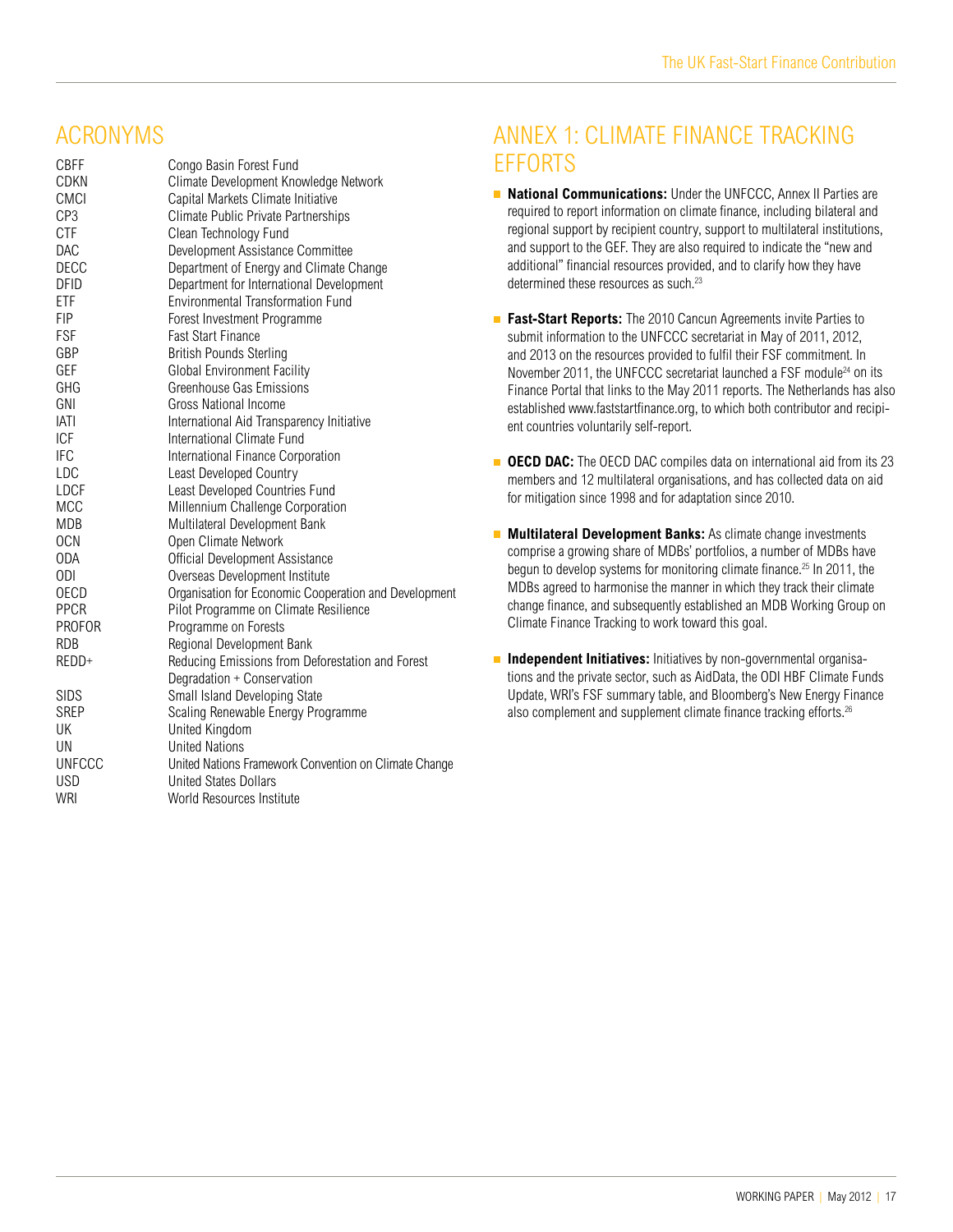# Annex 2: OCN Finance Assessment Parameters

The following parameters were examined for each project:

| <b>PARAMETER</b>             | <b>OPTIONS</b>                                                                                                                                                                                                                                                                                                                                                                                                                                                                                                                                                                                                                                                                                                                                                               | <b>EXPLANATION</b>                                                                                                                                                                                                                                                                                                                                                                                                                                                          |  |
|------------------------------|------------------------------------------------------------------------------------------------------------------------------------------------------------------------------------------------------------------------------------------------------------------------------------------------------------------------------------------------------------------------------------------------------------------------------------------------------------------------------------------------------------------------------------------------------------------------------------------------------------------------------------------------------------------------------------------------------------------------------------------------------------------------------|-----------------------------------------------------------------------------------------------------------------------------------------------------------------------------------------------------------------------------------------------------------------------------------------------------------------------------------------------------------------------------------------------------------------------------------------------------------------------------|--|
| Title                        | Project title                                                                                                                                                                                                                                                                                                                                                                                                                                                                                                                                                                                                                                                                                                                                                                | As included in the FSF project list.                                                                                                                                                                                                                                                                                                                                                                                                                                        |  |
| Description                  | Qualitative description of the project<br>as reported                                                                                                                                                                                                                                                                                                                                                                                                                                                                                                                                                                                                                                                                                                                        | As included in the FSF project list, and supplemented as possible with details from<br>publicly disclosed supporting documentation and desk research.                                                                                                                                                                                                                                                                                                                       |  |
| <b>Fiscal Year</b>           | ■ 2010<br>$\blacksquare$ 2011                                                                                                                                                                                                                                                                                                                                                                                                                                                                                                                                                                                                                                                                                                                                                | Based on the year of the FSF project list. Complemented with information in the UK<br>November 2011 FSF project list.                                                                                                                                                                                                                                                                                                                                                       |  |
| Amount                       | In MN GBP (also available in USD in<br>the annex and exec summary)                                                                                                                                                                                                                                                                                                                                                                                                                                                                                                                                                                                                                                                                                                           | As reflected in the FSF project list.                                                                                                                                                                                                                                                                                                                                                                                                                                       |  |
| <b>Status</b>                | Pledged<br>In Identified with domestic legal force<br><b>Deposited</b><br>Approved for disbursement<br><b>Disbursed</b>                                                                                                                                                                                                                                                                                                                                                                                                                                                                                                                                                                                                                                                      | As included in the DFID website project descriptions.                                                                                                                                                                                                                                                                                                                                                                                                                       |  |
| Source                       | <b>Budget appropriations</b><br>Development finance/export credit<br>Innovative Source: Public carbon<br>market revenue, levy/tax on<br>international transportation, or<br>financial transaction tax<br>Private: Leveraged private finance,<br>foreign direct investment, private<br>carbon market revenue                                                                                                                                                                                                                                                                                                                                                                                                                                                                  | All of the UK FSF is from the national budget.                                                                                                                                                                                                                                                                                                                                                                                                                              |  |
| <b>Recipient Region</b>      | $\blacksquare$ Africa<br>$\blacksquare$ Asia<br>$\blacksquare$ Europe<br>Latin America and the Caribbean<br>North America<br>Based on UN regional classifications:<br>http://unstats.un.org/unsd/methods/<br>m49/m49regin.htm                                                                                                                                                                                                                                                                                                                                                                                                                                                                                                                                                | Based on the country listed on the FSF project list.<br>For multilateral funds, in order to determine the recipient country and region<br>breakdown, we imputed assistance from the climate-specific funds back to the<br>donor countries.<br>We assigned this parameter based on the recipient country that the finance is intended<br>to benefit, which does not necessarily signify that the finance was transferred to an<br>institution within that recipient country. |  |
| <b>Recipient Country</b>     | Based on the country listed on the FSF project list.<br>For multilateral funds, in order to determine the recipient country and region break-down, we imputed assistance from the<br>climate-specific funds back to the donor countries.<br>We assigned this parameter based on the recipient country that the finance is intended to benefit, which does not necessarily<br>signify that the finance was transferred to an institution within that recipient country.                                                                                                                                                                                                                                                                                                       |                                                                                                                                                                                                                                                                                                                                                                                                                                                                             |  |
| <b>Recipient Institution</b> | Information on the recipient institution was usually but not always provided on the FSF project list and supporting documenta-<br>tion. Information on the recipient institution was often available through desk research. Where information was available, we<br>attempted to identify the name and type (e.g., governmental, NGO, or private, and recipient- or donor-based) of the institution<br>receiving funding from the UK government. In a number of cases, it was unclear whether an institution associated with a project<br>was the direct recipient, an indirect recipient (e.g. subgrantee or subcontractor), or another kind of implementing partner. Thus,<br>where our assessment lists a recipient institution, it could refer to any one of these roles. |                                                                                                                                                                                                                                                                                                                                                                                                                                                                             |  |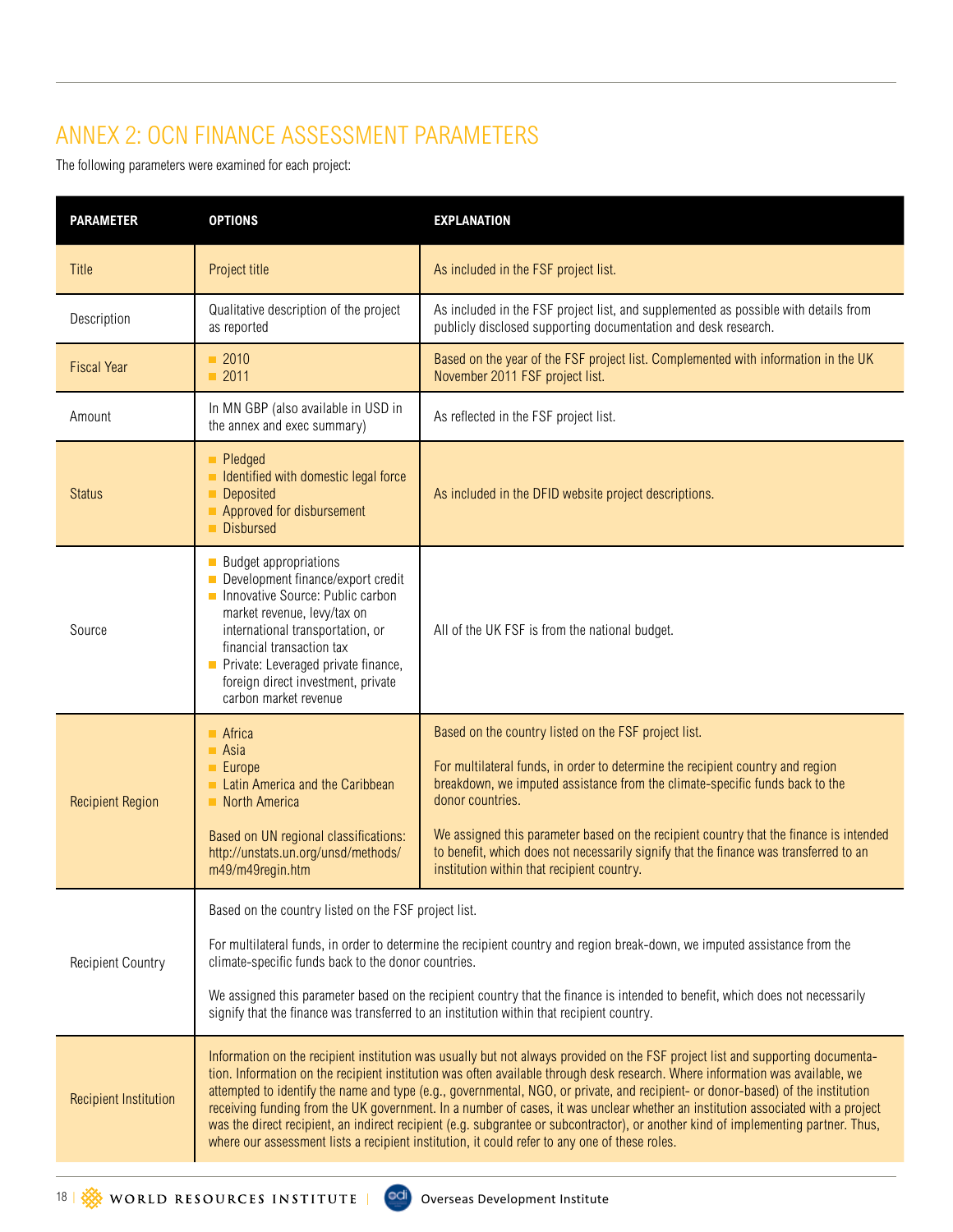| <b>PARAMETER</b>                               | <b>OPTIONS</b>                                                                                                                                                                                                                                                                                                                                                                                                                                                                                                                                                                                                                           | <b>EXPLANATION</b>                                                                                                                                                                                                                                                                                                                                                       |  |
|------------------------------------------------|------------------------------------------------------------------------------------------------------------------------------------------------------------------------------------------------------------------------------------------------------------------------------------------------------------------------------------------------------------------------------------------------------------------------------------------------------------------------------------------------------------------------------------------------------------------------------------------------------------------------------------------|--------------------------------------------------------------------------------------------------------------------------------------------------------------------------------------------------------------------------------------------------------------------------------------------------------------------------------------------------------------------------|--|
| Recipient<br>Institution Type                  | Multilateral<br>П<br>Regional public donor<br>Regional public recipient<br>National government donor<br>П<br>National government recipient<br>State/city government donor<br>П<br>State/city government recipient<br>NGO donor<br>NGO recipient<br>Private donor<br>П<br>Private recipients<br>П                                                                                                                                                                                                                                                                                                                                         | Classified based on recipient institution.                                                                                                                                                                                                                                                                                                                               |  |
| Fund Type                                      | <b>Bilateral</b><br>Multilateral                                                                                                                                                                                                                                                                                                                                                                                                                                                                                                                                                                                                         | Assigned based on whether the funding flowed through a multilateral fund.                                                                                                                                                                                                                                                                                                |  |
| Contributor<br>Country Agency                  | Name of contributor-country<br>government entity administering the<br>financial instrument to the recipient                                                                                                                                                                                                                                                                                                                                                                                                                                                                                                                              | This parameter is generally self-reported by the UK in their FSF report; otherwise, we<br>identified it based on the additional sources mentioned. We specify whether funding is<br>channeled through the International Climate Fund, the Environmental Transformation<br>Fund, or from UK DFID.                                                                         |  |
| Channelling<br>Institution                     | For funds channelled through a<br>multilateral institution, the name of<br>the multilateral institution                                                                                                                                                                                                                                                                                                                                                                                                                                                                                                                                  | Based on a review of the project documentation associated with the project descrip-<br>tion and any supplementary information revealed through desk research.                                                                                                                                                                                                            |  |
| Fund                                           | For funds channelled through a mul-<br>tilateral fund, the name of the fund                                                                                                                                                                                                                                                                                                                                                                                                                                                                                                                                                              | Based on a review of the project documentation associated with the project descrip-<br>tion and any supplementary information revealed through desk research.                                                                                                                                                                                                            |  |
| <b>Financial Instrument</b>                    | Capital contribution<br>$\blacksquare$ Grant<br>$\blacksquare$ Loan<br>Loan guarantee<br>Equity<br>Insurance<br>Other (specify)                                                                                                                                                                                                                                                                                                                                                                                                                                                                                                          | Primarily based on the information provided in the UK FSF project list. Complemented<br>by a review of the project documentation associated with the project description and<br>any supplementary information revealed through desk research.                                                                                                                            |  |
| <b>Financial Instrument</b><br>Characteristics | Any information on the characteristics of the finance (e.g., grant element), and/or how the country is counting that financial<br>instrument towards its total fast-start amounts, where available. Based on a review of the project documentation associated with<br>the project description and any supplementary information revealed through desk research.                                                                                                                                                                                                                                                                          |                                                                                                                                                                                                                                                                                                                                                                          |  |
| Objective                                      | We attempted to identify the extent to which FSF projects target the climate-related objectives of adaptation and mitigation. We<br>did this at three levels of rigor: First, we identified how the UK seemed to be counting each project. For a subset of projects,<br>for which we had access to sufficient supporting information, we assessed the extent to which each project would meet a more<br>rigorous definition of adaptation or mitigation based on the OECD DAC Rio Markers. Finally, we examined those projects whose<br>categorisations were ambiguous in more detail, and documented which project types were involved. |                                                                                                                                                                                                                                                                                                                                                                          |  |
| Objective: Level 1                             | Mitigation<br>Adaptation<br>Forestry? Yes/No                                                                                                                                                                                                                                                                                                                                                                                                                                                                                                                                                                                             | For the first level of assessment, we simply assigned each project to adaptation or miti-<br>gation on the basis of the description in the FSF report. The UK self classifies its FSF<br>contributions. Furthermore, the project descriptions in the FSF report generally provide<br>a strong indication even when the terms "adaptation" and "mitigation" are not used. |  |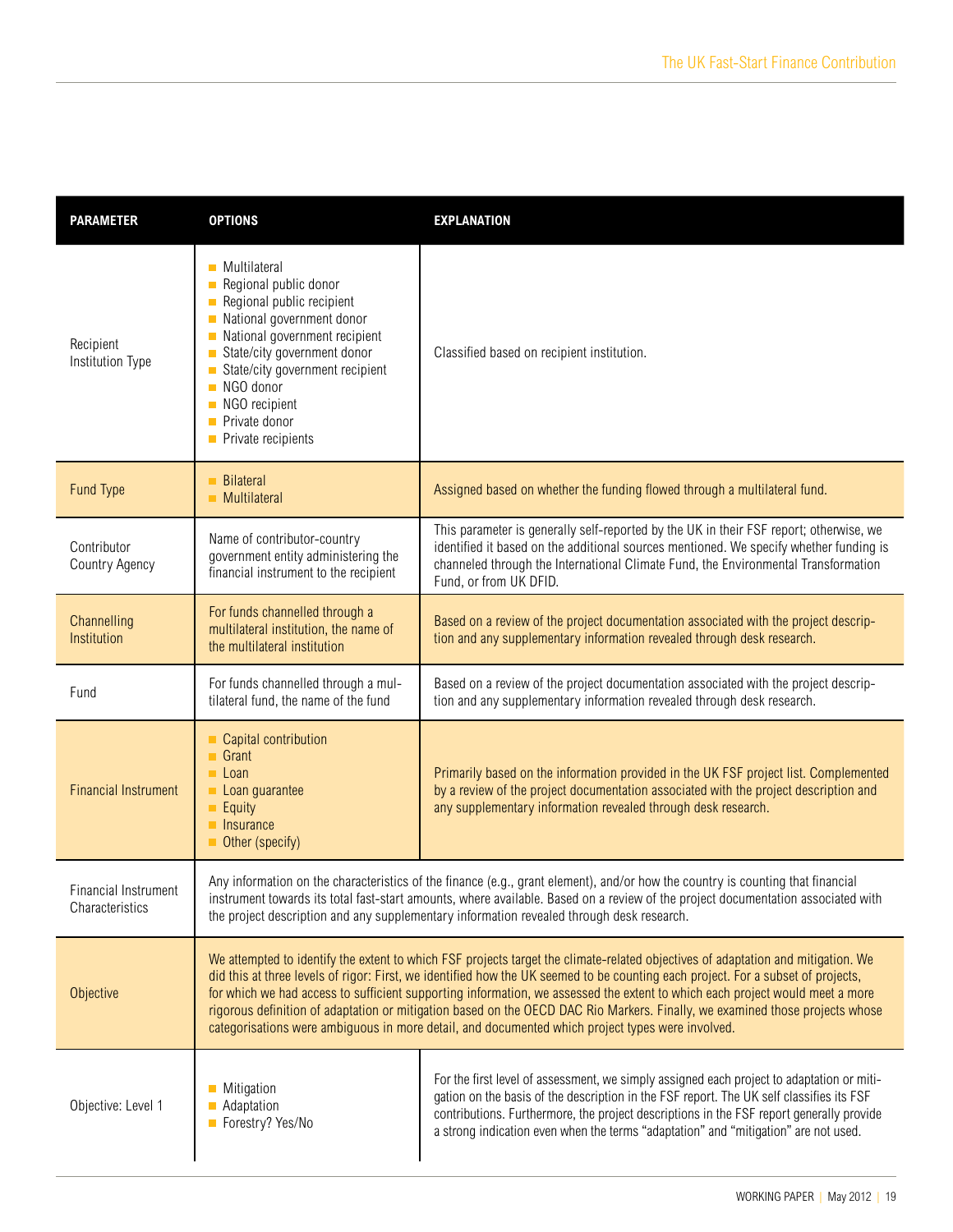| <b>PARAMETER</b>   | <b>OPTIONS</b>                                                                                                                                                                                                                                                                                                                                                                                               | <b>EXPLANATION</b>                                                                                                                                                                                                                                                                                                                                                                                                                                                                                                                                                                                                                                                                                                                                                                                                                                                                                                                                                                                                                                                                                                                                                                                                                                                                                                                                                                                                                                                                                                                                                                                                                                                                                                                                                                                                                                                                                                                                                                                                                                                                                                                                           |
|--------------------|--------------------------------------------------------------------------------------------------------------------------------------------------------------------------------------------------------------------------------------------------------------------------------------------------------------------------------------------------------------------------------------------------------------|--------------------------------------------------------------------------------------------------------------------------------------------------------------------------------------------------------------------------------------------------------------------------------------------------------------------------------------------------------------------------------------------------------------------------------------------------------------------------------------------------------------------------------------------------------------------------------------------------------------------------------------------------------------------------------------------------------------------------------------------------------------------------------------------------------------------------------------------------------------------------------------------------------------------------------------------------------------------------------------------------------------------------------------------------------------------------------------------------------------------------------------------------------------------------------------------------------------------------------------------------------------------------------------------------------------------------------------------------------------------------------------------------------------------------------------------------------------------------------------------------------------------------------------------------------------------------------------------------------------------------------------------------------------------------------------------------------------------------------------------------------------------------------------------------------------------------------------------------------------------------------------------------------------------------------------------------------------------------------------------------------------------------------------------------------------------------------------------------------------------------------------------------------------|
| Objective: Level 2 | For Adaptation and<br>Mitigation Rio Marker:<br>$\blacksquare$ 0 – not targeted<br>$\blacksquare$ 1 – significant objective<br>$\blacksquare$ 2 – principal objective                                                                                                                                                                                                                                        | For the second level of assessment, we examined projects on the basis of the OECD<br>DAC Rio Markers for adaptation and mitigation. The Rio Markers were developed for<br>use by donor countries to self-identify ODA that contributes to a range of specific<br>objectives, including adaptation and mitigation. They also are designed to distinguish<br>between projects that support those objectives as a "principal" objective versus<br>those that support them as a "significant" objective (but may be primarily targeted at<br>another, non-climate objective).<br>The Rio Markers employ the following definitions:<br>Mitigation: "[The activity] contributes to the objective of stabilisation of GHG<br>concentrations in the atmosphere at a level that would prevent dangerous anthro-<br>pogenic interference with the climate system by promoting efforts to reduce or limit<br>GHG emissions or to enhance GHG sequestration."<br>Adaptation: "[The activity] intends to reduce the vulnerability of human or natural<br>systems to the impacts of climate change and climate-related risks, by maintaining<br>or increasing adaptive capacity and resilience."<br>The OECD has published further criteria and a decision tree to promote consistency<br>in self-reporting, which we attempted to follow (OECD 2011). Under the Rio Marker<br>system, a project is labelled with a 2 - indicating that it "principally" targets the<br>Rio Marker - if it matches the OECD criteria for eligibility and would not have been<br>undertaken without mitigation or adaptation as an objective, $a 1 -$ indicating that<br>it "significantly" targets the Rio Marker - if it matches the criteria for eligibility but<br>would have been undertaken without mitigation or adaptation as an objective, and a 0<br>if it does not match the criteria for eligibility.<br>We assigned the Rio Markers based on our own assessment of the nature of the<br>project, without regard to how the UK reported the project to the OECD DAC. <sup>27</sup> We as-<br>signed them only to those projects for which sufficient information was available. |
| Objective: Level 3 | For projects that received a 0, or whose score on the Rio Markers was not clear, we made note of any projects that would not ap-<br>pear to provide climate benefits. These might include, for example, commercially viable fossil fuel projects, road projects not as-<br>sociated with sustainable transportation alternatives, and transmission lines and power sector reform not linked to clean energy. |                                                                                                                                                                                                                                                                                                                                                                                                                                                                                                                                                                                                                                                                                                                                                                                                                                                                                                                                                                                                                                                                                                                                                                                                                                                                                                                                                                                                                                                                                                                                                                                                                                                                                                                                                                                                                                                                                                                                                                                                                                                                                                                                                              |
| Activity           | Assessment, planning, strategy<br>development<br>Research and development<br>Demonstrations<br>Deployment/Implementation<br><b>Capacity Building</b><br>Monitoring, evaluation and review                                                                                                                                                                                                                    | Based on a review of the project documentation associated with the project descrip-<br>tion and any supplementary information revealed through desk research. Noted each<br>activity, and attempted to indicate which would be primary (where possible based on<br>the information provided).                                                                                                                                                                                                                                                                                                                                                                                                                                                                                                                                                                                                                                                                                                                                                                                                                                                                                                                                                                                                                                                                                                                                                                                                                                                                                                                                                                                                                                                                                                                                                                                                                                                                                                                                                                                                                                                                |
| Intended impact    | Information regarding expected or actual project impact in terms of GHG reduction, energy capacity, or other relevant metric. In<br>most cases this information was not available as projects remain in their early stages of implementation; this is an important area<br>to capture in future work analysing FSF.                                                                                          |                                                                                                                                                                                                                                                                                                                                                                                                                                                                                                                                                                                                                                                                                                                                                                                                                                                                                                                                                                                                                                                                                                                                                                                                                                                                                                                                                                                                                                                                                                                                                                                                                                                                                                                                                                                                                                                                                                                                                                                                                                                                                                                                                              |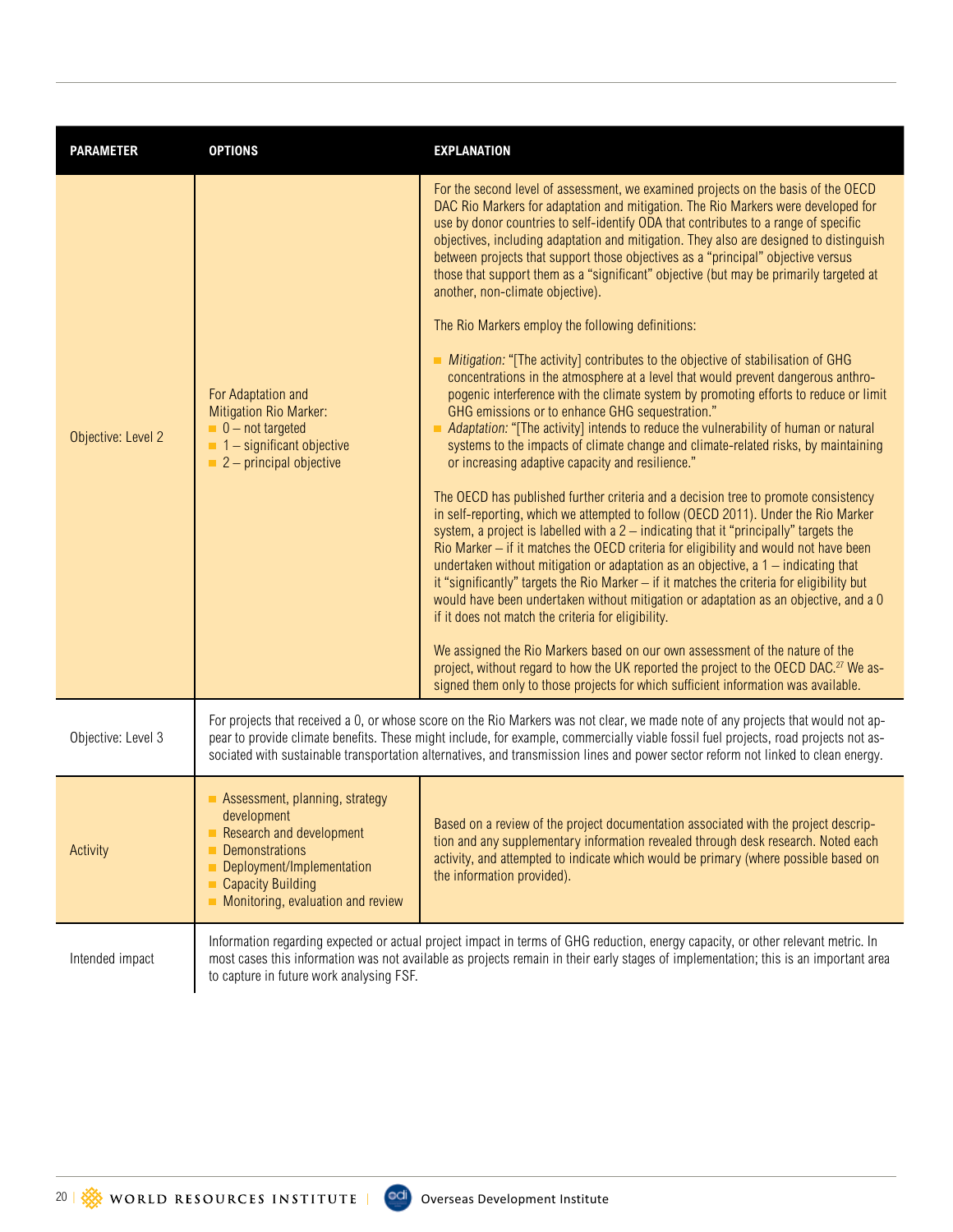**New and Additional:** For the purposes of this paper, we consider new climate finance as climate finance that has increased over previous years' allocations and/or pledges and additional climate finance as that which does not divert funding from development objectives. Due to the lack of consensus on these definitions and criteria for meeting them, in this assessment we evaluate UK FSF with regard to multiple possible considerations without endorsing any single one.

Considerations related to "newness":

- Does FSF for a given year exceed annual climate finance in the years prior to the FSF period?
- Does FSF recycle or duplicate previously pledged climate finance?
- Do projects or programmes identified as FSF include more climate finance than they did prior to the FSF period? For example, if funding is being counted for a project that began prior to the FSF period, has it received more funding relative to what would have been given in the absence of the fast-start commitment?

Considerations related to additionality:

- $\blacksquare$  Has the contributor country in question achieved 0.7% GNI for ODA?<sup>28</sup>
- $\blacksquare$  How does the change in climate finance from the pre-FSF period compare to the change in ODA over the same time frame?

**Transparency:** We evaluated UK FSF reporting with regard to aggregate and project-specific metrics that facilitate interpretation and verification of climate finance information. The factors listed below are drawn in part from sources including Ciplet et al. 2011, Stasio 2011, and Tirpak et al. 2010.

Aggregate information:

- Eligibility criteria (e.g., project types and countries eligible to receive  $FSF$ )
- $\blacksquare$  "New and additional" criteria, as defined by the contributor country
- Objectives supported
- **Channeling institutions**
- $\blacksquare$  Financial instruments
- Geographic distribution of countries supported
- Disbursement status

Project-specific information:

- Objectives supported
- **Channeling institutions**
- $\blacksquare$  Financial instruments
- $\blacksquare$  Recipient countries
- $\blacksquare$  Recipient institutions
- Disbursement status

# ANNEX 3: UK CONTRIBUTIONS to Dedicated Multilateral CLIMATE FUNDS

#### **The Climate Investment Funds**

The CIFs were established in 2008 at the initiative of the governments of the UK, US and Japan to help the Multilateral Development Banks do more to help developing countries address climate change, and pilot the delivery of climate change finance at scale with the goal of delivering "transformational" change. The Funds are administered by the World Bank in partnership with the African Development Bank, Asian Development Bank, European Bank for Reconstruction and Development, and the Inter-American Development Bank. To date a total of USD 6.4 billion (GBP 4 billion) has been pledged to the CIFs. The UK has contributed GBP 698 million in total to date, and this represents the largest share of its FSF.

The majority of the funds (USD 4.6 billion or approximately GBP 2.9 billion) are allocated to the CTF to support investments in clean technologies that will yield large-scale emission reductions, particularly in large emerging economies. The UK FSF project list details GBP 305 million in contributions the CTF. To date, investment plans for 14 countries (Mexico, Egypt, Turkey, South Africa, Ukraine, Morocco, Thailand, Vietnam, the Philippines, Indonesia, Colombia, Kazakhstan, India and Nigeria) and a regional programme in the Middle East and North Africa have been approved; these plans require more financing than has been pledged to the CTF so far.

In addition, a Pilot Programme on Climate Resilience (PPCR) of USD 982 million (GBP 613 million) seeks to support developing countries to address climate risk and adapt to the impacts of climate change. The PPCR is supporting pilot programmes in Bangladesh, Bolivia, Cambodia, Nepal, Niger, Mozambique, Tajikistan, Tongo, and Zambia and a regional programme in the Caribbean. The Forest Investment Programme (FIP) with USD 599 million (GBP 374 million) pledged is supporting programmes in Mexico, Brazil, the Democratic Republic of the Congo, Burkina Faso, Ghana, Indonesia, Lao, and Peru. The UK FSF includes a GBP 63 million contribution. Finally, the Scaling Renewable Energy Programme supports the deployment of clean technologies to support increased access to energy in low-income countries with USD 352 million (GBP 220 million) pledged. Programmes are underway in Ethiopia, Honduras, Kenya the Maldives and Nepal. The UK FSF contributes GBP 35 million.

#### **The Global Environment Facility (GEF)**

The UK also counts a subset of its contributions to the GEF as FSF. The GEF is an operational entity of the UNFCCC, and is the longest standing source of dedicated public climate change finance. Its activities have largely focused on mitigation, and have broad regional distribution. The UK counted GBP 42 million of its 2011/12 contribution to the GEF and 11 million of its 2010/11 contributions towards its FSF commitments. UK support to the GEF has increased in recent years relative to historical levels of contribution.

#### **The Congo Basin Forest Fund**

The UK and Norway are the two donors to the African Development Bankadministered Congo Basin Forest Fund, which supports projects to reduce emissions from deforestation and degradation in the Congo Basin. The UK contributes GBP 35 million to the fund, which has a total capitalisation of GBP 100 million.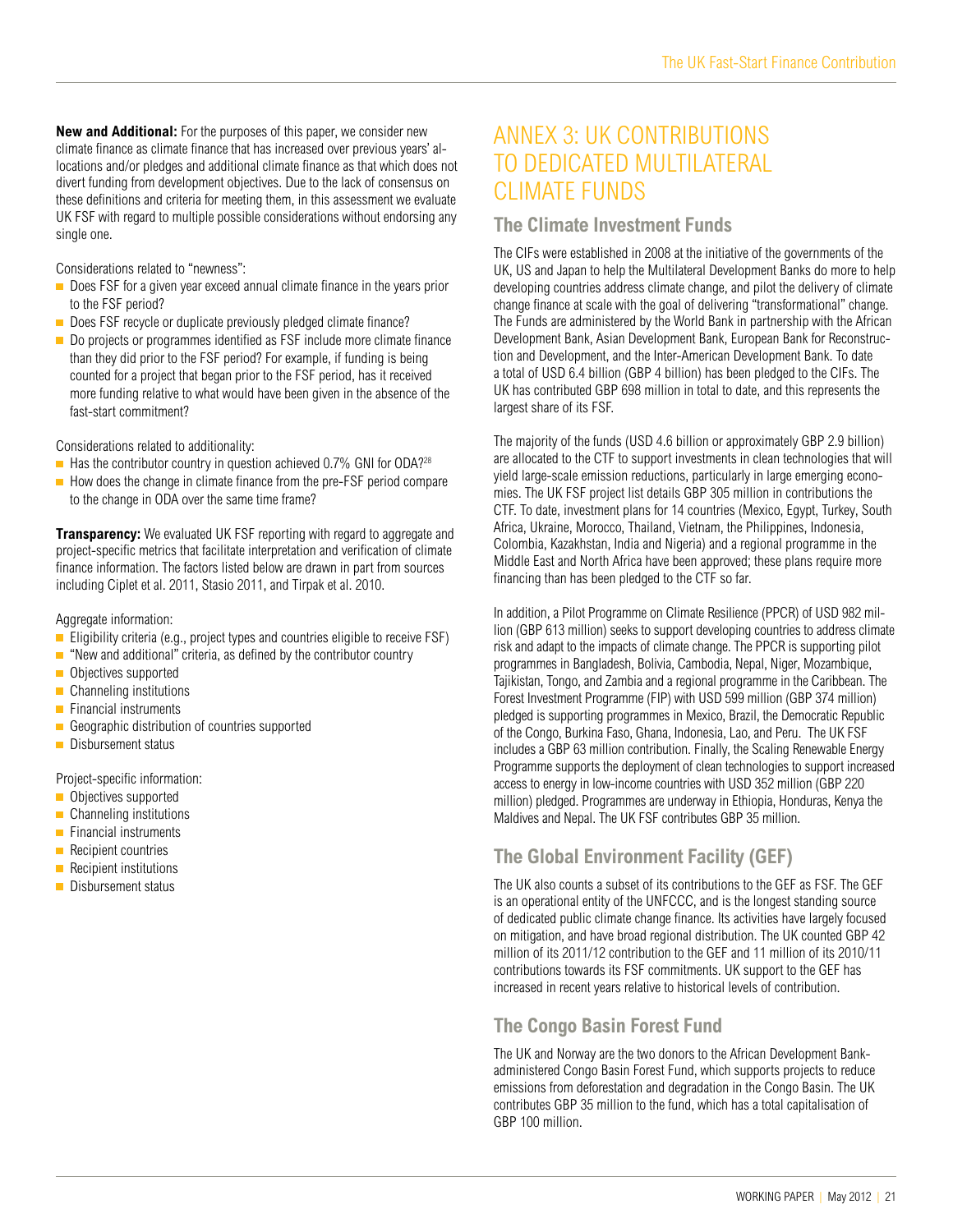#### **The Adaptation Fund**

The UK also contributes GBP 10 million to the Adaptation Fund (AF) under the Kyoto Protocol. The AF supports countries to adapt to the impacts of climate change, and is partially financed through a 2% levy on the sale of emission reductions generated through the Clean Development Mechanism. It presently has a total capitalisation of USD 274 million (GBP 171 million). It has supported projects in the Cook Islands, Ecuador, Eritrea, Georgia, Honduras, Jamaica, Madagascar, Maldives, Mauritius, Mongolia, Nicaragua, Pakistan, Samoa, Senegal, Solomon Islands, Tanzania, Turkmenistan, and Uruguay, each of less than USD 10 million each.

#### **The Least Developed Countries Fund**

In addition, the UK counts GBP 15 million in contributions to the Least Developed Countries Fund (LDCF) under the UNFCCC towards its FSF commitments. The LDCF supports the implementation of National Adaptation Programmes of Action (NAPAs) in 49 Least Developed Countries, and has a capitalisation of USD 415 million (GBP 259 million) since 2001.

#### **Forest Carbon Partnership Facility**

Finally, the UK counts GBP 10 million in contributions to the World Bank administered Forest Carbon Partnership Facility (FCPF) towards its FSF spend. The FCPF is a programme to pilot new approaches to reduce emissions from deforestation and degradation in developing countries. It has the dual objectives of building capacity for REDD+ in developing countries, and testing a programme of performance-based incentive payments in some pilot countries.

# Annex 4: Uk FSF Project Data

Available online at http://www.openclimatenetwork.org/data.

# **REFERENCES**

Ballesteros, Athena et al. 2010. "Power, Responsibility, and Accountability: Re-Thinking the Legitimacy of Institutions for Climate Finance." Final Report. Washington, D.C.: World Resources Institute.

BNEF and UNEP. 2011. "Global Trends in Renewable Energy Investment 2011: Analysis of Trends and Issues in the Financing of Renewable Energy." http://www.fs-unep-centre.org/publications/global-trendsrenewable-energy-investment-2011.

Buchner, Barbara et al. 2011. "The Landscape of Climate Finance." Report. Climate Policy Initiative.

Ciplet, David et al. September 2011. "Scoring fast-start climate finance: leaders and laggards in transparency." Briefing. IIED.

DFID et al. November 2011. "UK Fast Start Climate Change Finance." http://www.dfid.gov.uk/Documents/publications1/fast-start-climatechange.pdf.

European Union. 11 May 2011. "EU Fast Start Finance Report to the UNFCCC Secretariat." http://ec.europa.eu/clima/policies/finance/ international/faststart/docs/faststart\_actions\_en.pdf.

Haites, Eric. 2008. "Investment and Financial Flows Needed to Address Climate Change." Briefing Paper. The Climate Group. http://www. theclimategroup.org/\_assets/files/Investment-and-Financial-Flows.pdf.

International Energy Agency. 2010. Energy Technology Perspectives: Scenarios and Strategies to 2050. Paris: OECD/IEA.

OECD. September 2011. "Handbook on the OECD-DAC Climate Markers." Organization for Economic Cooperation and Development. http://www.oecd.org/dataoecd/56/18/48785310.pdf.

Severino, Jean-Michel and Ray, Olivier. "The End of ODA: Death and Rebirth of a Global Public Policy." Working Paper 167. Center for Global Development. 3/25/2009. http://www.cgdev.org/content/publications/ detail/1421419.

Stasio, Kirsten. April 3, 2011. "Seven Elements Developed Countries Should Include in their 'Fast-Start' Climate Finance Reports." News Story. Washington, D.C.: World Resources Institute. http://www.wri. org/stories/2011/04/seven-elements-developed-countries-shouldinclude-their-fast-start-climate-finance-r.

Tirpak, Dennis et al. 2010. "Guidelines for Reporting Information on Public Climate Finance." WRI Issue Brief. Washington, D.C.: World Resources Institute. http://pdf.wri.org/guidelines\_for\_reporting\_ information\_on\_public\_climate\_finance\_2010-12.pdf.

UNDP. 2007. "Human Development Report 2007/2008. Fighting Climate Change: Human Solidarity in a Divided World." http://hdr. undp.org/en/media/HDR\_20072008\_EN\_Complete.pdf.

UNFCCC. 2007. "Investment and Financial Flows to Address Climate Change." Bonn, Germany: United Nations Framework Convention on Climate Change. http://unfccc.int/files/cooperation\_and\_support/ financial\_mechanism/application/pdf/background\_paper.pdf.

UNFCCC 2011. "Finance Portal for Climate Change: Fast-start Finance." United Nations Framework Convention on Climate Change. http:// unfccc.int/pls/apex/f?p=116:13:4497118034125415.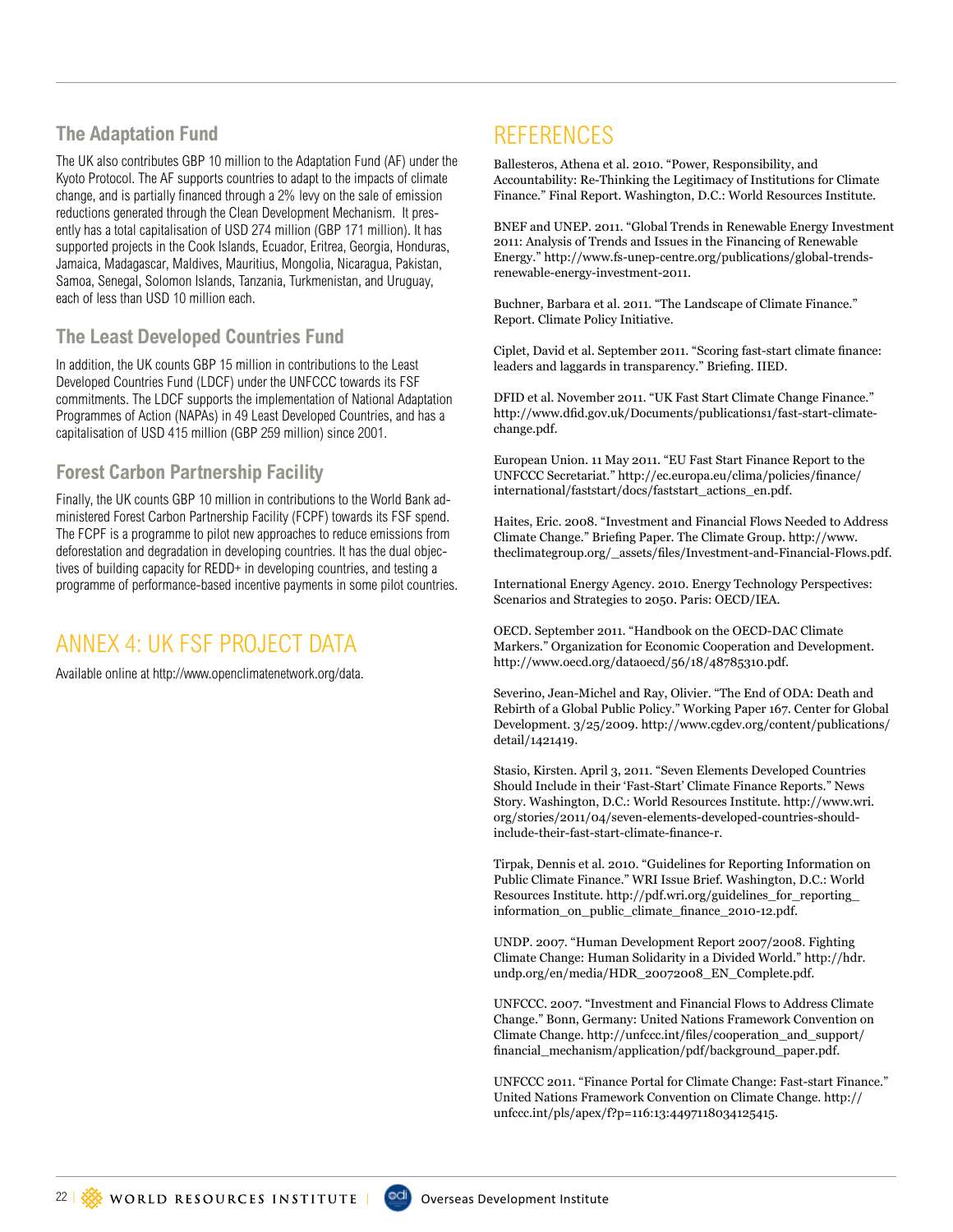United Kingdom. 11 May 2011. "Fast Start Finance Report to the UNFCCC Secretariat." http://www.faststartfinance.org/sites/default/ files/documents/UK%20FAST%20START%20PROJECT%20LIST%20 2010-11.pdf.

World Bank. September 26, 2008. "Donor Nations Pledge Over \$6.1 Billion to Climate Investment Funds." Press Release. Washington, D.C.: World Bank. http://web.worldbank.org/WBSITE/EXTERNAL/NE WS/0,,contentMDK:21916602~pagePK:34370~piPK:34424~theSite PK:4607,00.html.

World Bank. 2010a. "Economics of Adaptation to Climate Change: Synthesis Report." Washington, D.C.: The International Bank for Reconstruction and Development/The World Bank. http:// climatechange.worldbank.org/sites/default/files/documents/ EACCSynthesisReport.pdf.

World Bank. 2010b. "World Development Report 2010: Development and Climate Change." Washington, D.C.: The International Bank for Reconstruction and Development/The World Bank. http://siteresources. worldbank.org/INTWDR2010/Resources/5287678-1226014527953/ WDR10-Full-Text.pdf.

WRI. 2011. "Summary of Developed Country Fast-Start Climate Finance Pledges." http://pdf.wri.org/climate\_finance\_pledges\_2011-11-18.pdf.

# **ENDNOTES**

- 1. Note that while this paper informs ODI's work on climate finance supported by DFID through an Accountable Grant, it is also supported by independent funding, including from KfW Bankengruppe.
- 2. Buchner et al. (2011) place private finance at almost 57% of current climate finance. The UNFCCC (2007) identifies a significant role for domestic resources.
- 3. For example, the Private Sector Initiative under the Nairobi Work Programme, and "Caring for Climate" under the UN Global Compact.
- 4. Buchner et al. 2011
- 5. For example, countries such as Germany have used revenues from Certified Emission Reduction sales to help finance their International Climate Initiative, and the government of Japan has counted private Japanese companies' investments in climate-relevant sectors as part of its FSF reporting.
- 6. The UK fiscal year runs from April to March.
- 7. Sources consulted for each project are detailed in Annex 4.
- 8. This is because information in the DAC was incomparable in timeframe and scope, and, moreover, insufficiently detailed to permit this approach.
- 9. The site, http://www.climatefundsupdate.org, is a joint initiative of Heinrich Böll Stiftung and ODI.
- 10. The UK has committed a total of GBP 995 million to the CIFs.
- 11. The total UK contribution to the PPCR is GBP 310 million, including GBP 287 million during the FSF period.
- 12. The total UK contribution to the CIF is GBP 535 million including GBP 305 million during the FSF period
- 13. The UK has committed a total of GBP 50 million to the SREP, including GBP 35million during the FSF period.
- 14. The total UK contribution to the FIP is GBP 100 million, including GBP 88 million during the FSF period.
- 15. Note: we only applied the Rio Markers to those projects for which a business case and supporting documentation had been publicly disclosed, or for which basic desk research revealed reasonably comprehensive information that allowed us to make judgments about the scope and intention of the programme.
- 16. See for example Greenpeace comments on the Forest Investment Programme Investment Plans in its capacity as developed country civil society observer; Global Witness comments on FCPF Readiness Plans provided in their capacity as developed country observers to the FCPF; and commentary on redd-monitor.org.
- 17. http://www.climateinvestmentfunds.org/cif/funding-basics
- 18. To this end, CMCI includes institutions in the finance and investment sectors – institutional investors, investment banks, multilateral development banks, stock exchanges, think tanks and professional services. Harnessing this expertise, CMCI aims to: develop a common understanding of how public sector action can help mobilise private capital and encourage new markets in low carbon investments; and move from theory to practice by designing and testing new financing solutions to address the barriers to mobilising private capital in specific partnerdeveloping countries.
- 19. See http://www.gvepinternational.org/en/business/our-approach.
- 20. http://www.profor.info/profor/node/2042
- 21. OECD Development Cooperation Directorate data available online at http://www.oecd.org/document/35/0,3746, en\_2649\_34447\_47515235\_1\_1\_1\_1,00.html
- 22. See for example the business case for the DFID Indonesia Rapid Response Facility on Climate Change, available online via the DFID project database at http://projects.dfid.gov.uk/project.aspx?Project=202833.
- 23. The guidelines for national communications do not provide a definition of new and additional.
- 24. http://unfccc.int/pls/apex/f?p=116:13:4497118034125415
- 25. Examples include the World Bank's climate co-benefits tracking and the Asian Development Bank's Procedures for Estimating Investments Renewable Energy and Energy Efficiency.
- 26. For more information, see: http://www.aiddata.org/ ; http://www. climatefundsupdate.org/ ; http://www.wri.org/publication/summaryof-developed-country-fast-start-climate-finance-pledges ; http://www. newenergyfinance.com/.
- 27. While the UK applies the Rio Markers when it reports ODA to the OECD DAC, we did not factor this into our assessment because the scope, timeframe, and descriptions that the US reports to the OECD DAC are different from what it reports in its FSF report.
- 28. Parties in the international climate negotiations have often referred to additionality in relation to an amount or percentage of Overseas Development Assistance (ODA). One baseline for additionality that has been proposed by developing countries is that of the 0.7% of Gross National Income (GNI) for ODA pledge reiterated by developed countries over the past several decades (e.g. in the Monterrey Consensus in 2002, at the World Summit on Sustainable Development in Johannesburg in 2002, and most recently at the Gleneagles G8 summit in 2005). Note, however, that some aid experts have argued that countries must rethink the traditional measure of Official Development Assistance given the diversification of goals it is asked to pursue and the multiplication of instruments used to achieve policy objectives (Severino et al.).